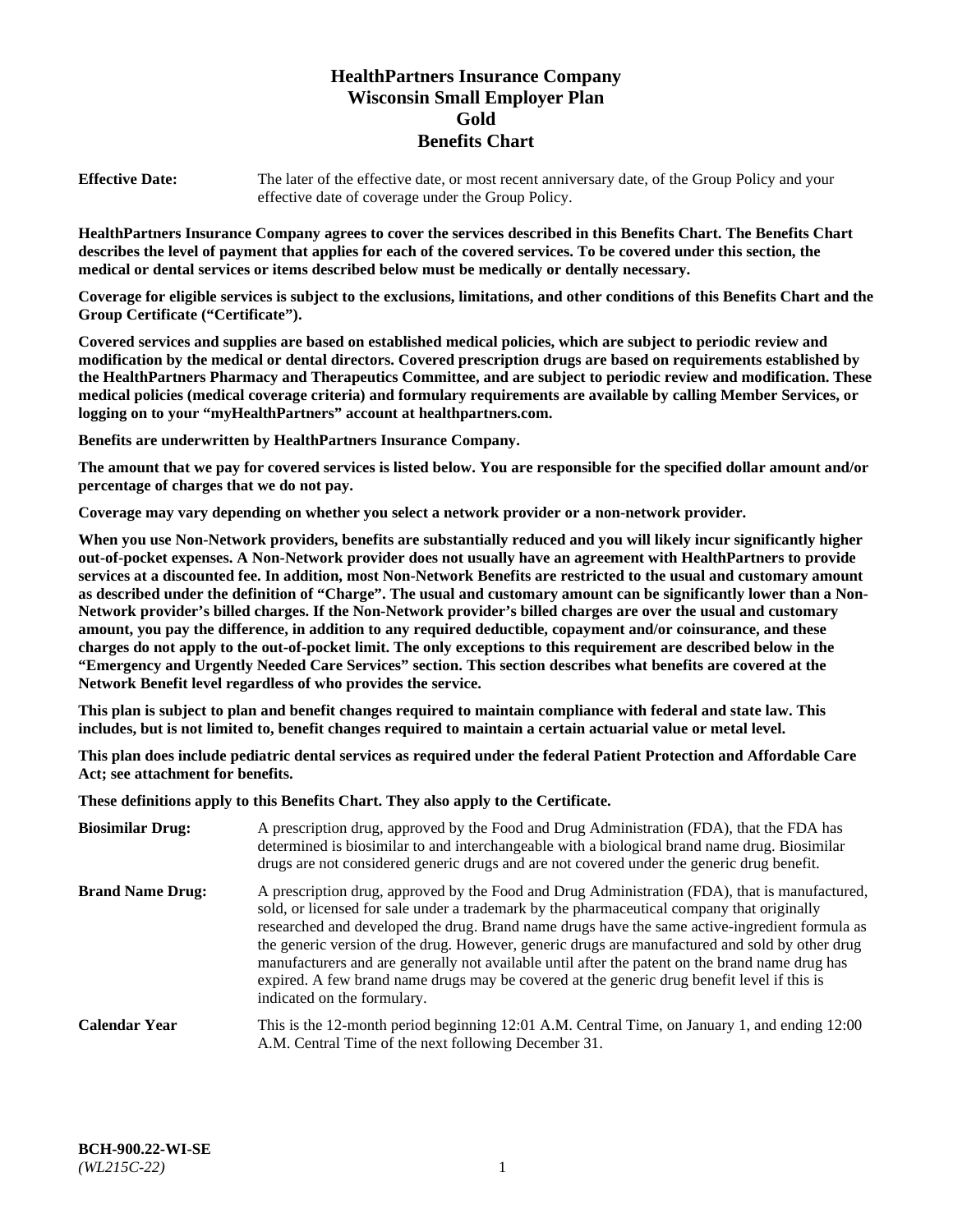| <b>Charge:</b> | For covered services delivered by a network provider, this is the provider's discounted fee for a<br>given medical/surgical service, procedure or item.                                                                                                                                                                                                                                                                                                                                                                                                                                                                                                                                                                 |
|----------------|-------------------------------------------------------------------------------------------------------------------------------------------------------------------------------------------------------------------------------------------------------------------------------------------------------------------------------------------------------------------------------------------------------------------------------------------------------------------------------------------------------------------------------------------------------------------------------------------------------------------------------------------------------------------------------------------------------------------------|
|                | For covered services delivered by non-network providers, a contracted rate may apply if such<br>arrangement is available to HealthPartners.                                                                                                                                                                                                                                                                                                                                                                                                                                                                                                                                                                             |
|                | For the usual and customary charge for covered services delivered by non-network providers, our<br>payment is calculated using one of the following options, depending on availability: 1) a<br>percentage of the Medicare fee schedule; 2) a comparable schedule if the service is not on the<br>Medicare fee schedule; or 3) a commercially reasonable rate for such service if a fee schedule is<br>not available.                                                                                                                                                                                                                                                                                                   |
|                | The usual and customary charge is the maximum amount allowed that we consider in the<br>calculation of the payment of charges incurred for certain covered services. You must pay for any<br>charges above the usual and customary charge, and they do not apply to the out-of-pocket limit.                                                                                                                                                                                                                                                                                                                                                                                                                            |
|                | A charge is incurred for covered ambulatory medical and surgical services, on the date the service<br>or item is provided. A charge is incurred for covered inpatient services, on the date of admission to<br>a hospital. To be covered, a charge must be incurred on or after your effective date and on or<br>before the termination date.                                                                                                                                                                                                                                                                                                                                                                           |
|                | Copayment/Coinsurance: The specified dollar amount, or percentage, of charges incurred for covered services, which we do<br>not pay, but which you must pay, each time you receive certain medical services, procedures or<br>items. Our payment for those covered services or items begins after the copayment or coinsurance<br>is satisfied. Covered services or items requiring a copayment or coinsurance are specified in this<br>Benefits Chart.                                                                                                                                                                                                                                                                 |
|                | For services provided by a network provider:<br>An amount which is listed as a flat dollar copayment is applied to a network provider's discounted<br>charge for a given service. However, if the network provider's discounted charge for a service or<br>item is less than the flat dollar copayment, you will pay the network provider's discounted charge.<br>An amount which is listed as a percentage of charges or coinsurance is based on the network<br>provider's discounted charges, calculated at the time the claim is processed, which may include an<br>agreed upon fee schedule rate for case rate or withhold arrangements.                                                                            |
|                | For services provided by a non-network provider:<br>Any copayment or coinsurance is applied to the lesser of the provider's charges or the usual and<br>customary charge for a service.                                                                                                                                                                                                                                                                                                                                                                                                                                                                                                                                 |
|                | A copayment or coinsurance is due at the time a service is provided, or when billed by the<br>provider. The copayment or coinsurance applicable for a scheduled visit with a HealthPartners<br>network provider will be collected for each visit, late cancellation and failed appointment.                                                                                                                                                                                                                                                                                                                                                                                                                             |
| Deductible:    | The specified dollar amount of charges incurred for covered services, which we do not pay, but an<br>enrollee or a family has to pay first in a calendar year. Our payment for those services or items<br>begins after the deductible is satisfied. For network providers, the amount of the charges that apply<br>to the deductible are based on the network provider's discounted charges, calculated at the time<br>the claim is processed, which may include an agreed upon fee schedule rate for case rate or<br>withhold arrangements. For non-network providers, the amount of charges that apply to the<br>deductible are the lesser of the provider's charges or the usual and customary charge for a service. |
|                | Any amounts paid or reimbursed by a third party, including but not limited to: point of service<br>rebates, manufacturer coupons, manufacturer debits cards or other forms of direct reimbursement<br>to an Insured for a product or service, will not apply toward your deductible, to the extent<br>permitted under state and federal law.                                                                                                                                                                                                                                                                                                                                                                            |
|                | Your plan has an embedded deductible. This means once an Insured meets the individual<br>deductible, the plan begins paying benefits for that person. If two or more members of the family<br>meet the family deductible, the plan begins paying benefits for all members of the family,<br>regardless of whether each Insured has met the individual deductible. However, an Insured may<br>not contribute more than the individual deductible toward the family deductible.                                                                                                                                                                                                                                           |
|                | All services are subject to the deductible unless otherwise indicated below in this Benefits Chart.                                                                                                                                                                                                                                                                                                                                                                                                                                                                                                                                                                                                                     |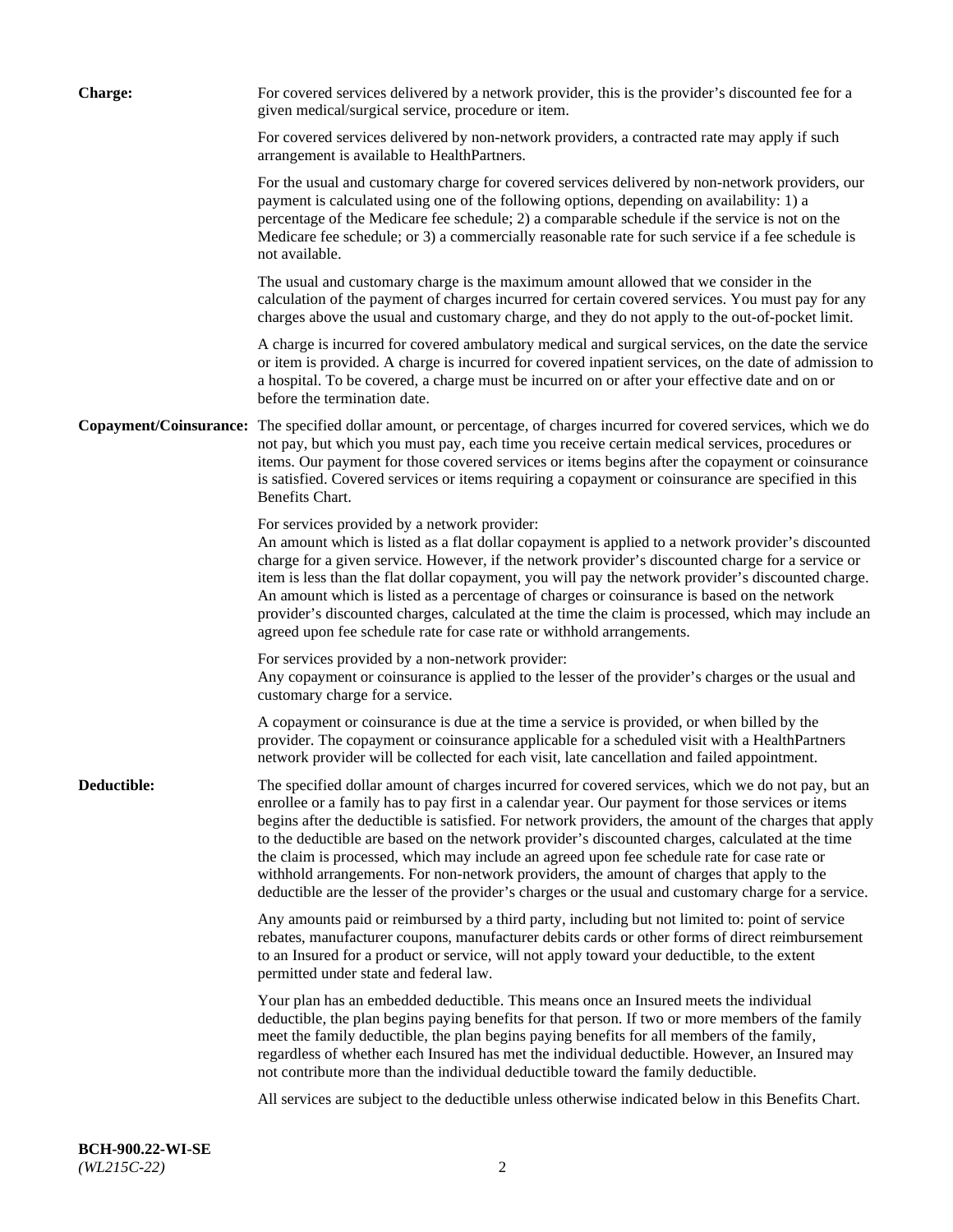| <b>Formulary:</b>                          | This is a current list, which may be revised from time to time, of prescription drugs, medications,<br>equipment and supplies covered by us as indicated in this Benefits Chart which are covered at the<br>highest benefit level. Some drugs on the formulary may require prior authorization to be covered<br>as formulary drugs. The formulary, and information on drugs that require prior authorization, are<br>available by calling Member Services, or logging on to your "myHealthPartners" account at<br>healthpartners.com. |
|--------------------------------------------|---------------------------------------------------------------------------------------------------------------------------------------------------------------------------------------------------------------------------------------------------------------------------------------------------------------------------------------------------------------------------------------------------------------------------------------------------------------------------------------------------------------------------------------|
| <b>Generic Drug:</b>                       | A prescription drug, approved by the Food and Drug Administration (FDA), that the FDA has<br>determined is comparable to a brand name drug product in dosage form, strength, route of<br>administration, quality, intended use and documented bioequivalence. Generally, generic drugs<br>cost less than brand name drugs. Some brand name drugs may be covered at the generic drug<br>benefit level if this is indicated on the formulary.                                                                                           |
| <b>Lifetime Maximum</b><br><b>Benefit:</b> | The specified coverage limit actually paid by us for services and/or charges incurred by you for any<br>given procedure or diagnosis. Payment of benefits under this Benefits Chart ceases when that lifetime<br>maximum benefit is reached. You have to pay for any subsequent charges.                                                                                                                                                                                                                                              |
| <b>Non-Formulary Drug:</b>                 | This is a prescription drug, approved by the Food and Drug Administration (FDA), that is not on<br>the formulary, is medically necessary and is not investigative or experimental or otherwise<br>excluded under the Certificate.                                                                                                                                                                                                                                                                                                     |
| <b>Out-of-Pocket Expenses:</b>             | You pay the specified copayments/coinsurance and deductibles applicable for particular services,<br>subject to the out-of-pocket limit described below. These amounts are in addition to the monthly<br>premium payments.                                                                                                                                                                                                                                                                                                             |
| <b>Out-of-Pocket Limit:</b>                | You pay the copayments/coinsurance and deductibles for covered services, to the individual or<br>family out-of-pocket limit. Thereafter we cover 100% of the charges incurred for all other covered<br>services, for the rest of the calendar year. You pay amounts greater than the out-of-pocket limit if<br>you exceed any lifetime maximum benefit or any visit or day limits.                                                                                                                                                    |
|                                            | Non-Network Benefits above the usual and customary charge (see definition of charge above) do<br>not apply to the out-of-pocket limit.                                                                                                                                                                                                                                                                                                                                                                                                |
|                                            | Non-Network Benefits for transplant surgery do not apply to the out-of-pocket limit.                                                                                                                                                                                                                                                                                                                                                                                                                                                  |
|                                            | Any amounts paid or reimbursed by a third party, including but not limited to: point of service<br>rebates, manufacturer coupons, manufacturer debit cards or other forms of direct reimbursement to<br>an Insured for a product or service, will not apply as an out-of-pocket expense, to the extent<br>permitted under state and federal law.                                                                                                                                                                                      |
|                                            | You are responsible to keep track of the out-of-pocket expenses. Contact Member Services for<br>assistance in determining the amount paid by the enrollee for specific eligible services received.<br>Claims for reimbursement under the out-of-pocket limit provisions are subject to the same time<br>limits and provisions described under the "Claims Provisions" section of the Certificate.                                                                                                                                     |
| <b>Specialty Drug List:</b>                | This is a current list, which may be revised from time to time, of prescription drugs, medications,<br>equipment and supplies, which are typically bio-pharmaceuticals. The purpose of a specialty drug<br>list is to facilitate enhanced monitoring of complex therapies used to treat specific conditions.<br>Specialty drugs are covered by us as indicated in this Benefits Chart. The specialty drug list is<br>available by calling Member Services, or logging on to your "myHealthPartners" account at<br>healthpartners.com. |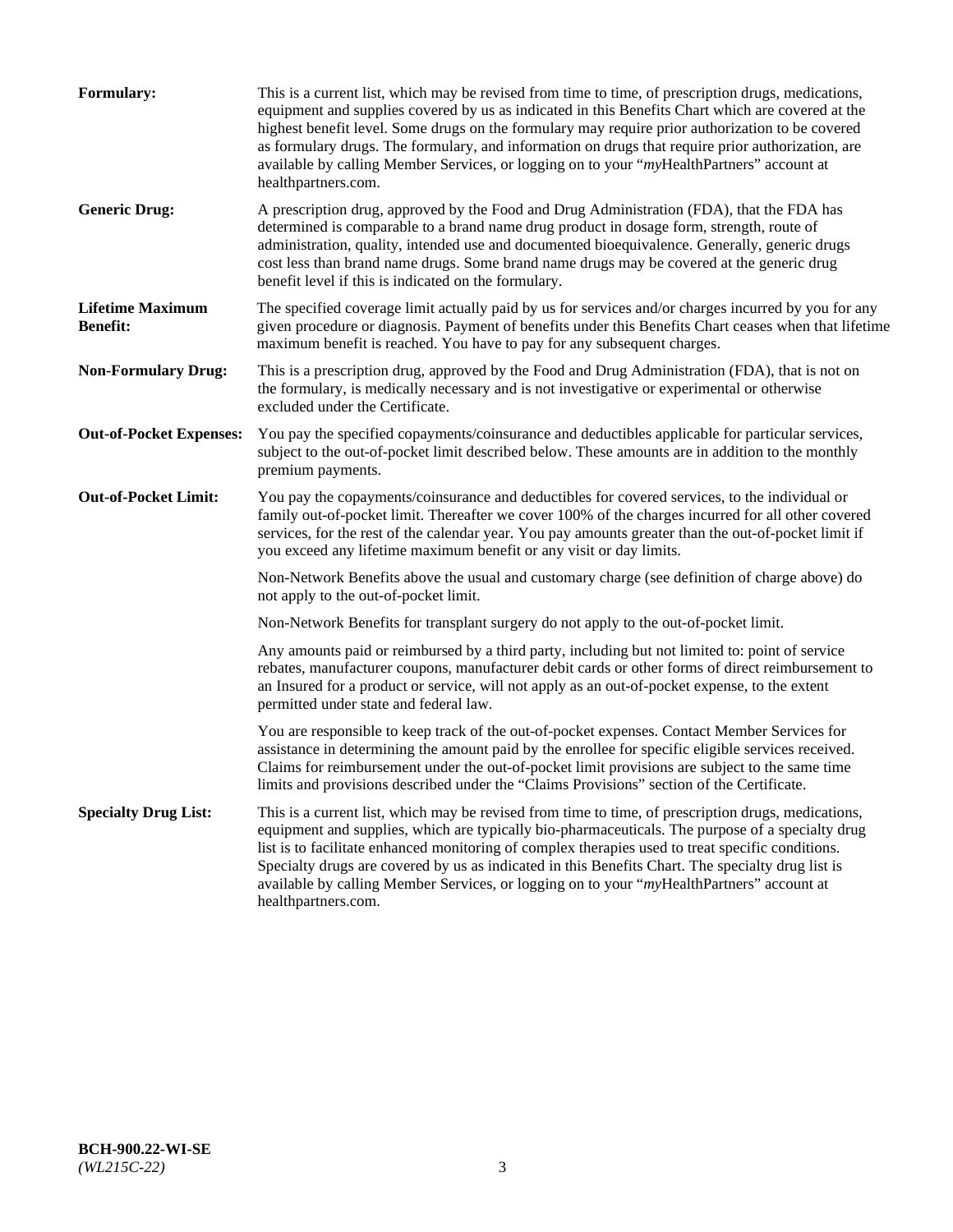### **DEDUCTIBLES AND OUT-OF-POCKET LIMITS**

#### **Individual calendar year deductible**

| <b>Network Benefits</b> | <b>Non-Network Benefits</b> |
|-------------------------|-----------------------------|
| \$2,000                 | \$10,000                    |

### **Family calendar year deductible**

| <b>Network Benefits</b> | <b>Non-Network Benefits</b> |
|-------------------------|-----------------------------|
| \$6,000                 | \$20,000                    |

Separate deductibles must be satisfied under the Network Benefits and Non-Network Benefits.

Your plan has an embedded deductible. This means once an Insured meets the individual deductible, the plan begins paying benefits for that person. If two or more members of the family meet the family deductible, the plan begins paying benefits for all members of the family, regardless of whether each Insured has met the individual deductible. However, an Insured may not contribute more than the individual deductible toward the family deductible.

Any amounts paid or reimbursed by a third party, including but not limited to: point of service rebates, manufacturer coupons, manufacturer debits cards or other forms of direct reimbursement to an Insured for a product or service, will not apply toward your deductible, to the extent permitted under state and federal law.

#### **Individual calendar year out-of-pocket limit**

| Network Benefits | <b>Non-Network Benefits</b> |
|------------------|-----------------------------|
| \$6,500          | \$30,000                    |

#### **Family calendar year out-of-pocket limit**

| <b>Network Benefits</b> | <b>Non-Network Benefits</b> |
|-------------------------|-----------------------------|
| $\frac{$13,000}{}$      | \$60,000                    |

Separate Out-of-Pocket Limits must be satisfied under Network Benefits and Non-Network Benefits.

Non-Network Benefits above the usual and customary charge will not apply to the individual or family Out-of-Pocket Limit.

Non-Network Benefits for transplant surgery do not apply to the Out-of-Pocket Limit.

Any amounts paid or reimbursed by a third party, including but not limited to: point of service rebates, manufacturer coupons, manufacturer debit cards or other forms of direct reimbursement to an Insured for a product or service, will not apply as an out-of-pocket expense, to the extent permitted under state and federal law.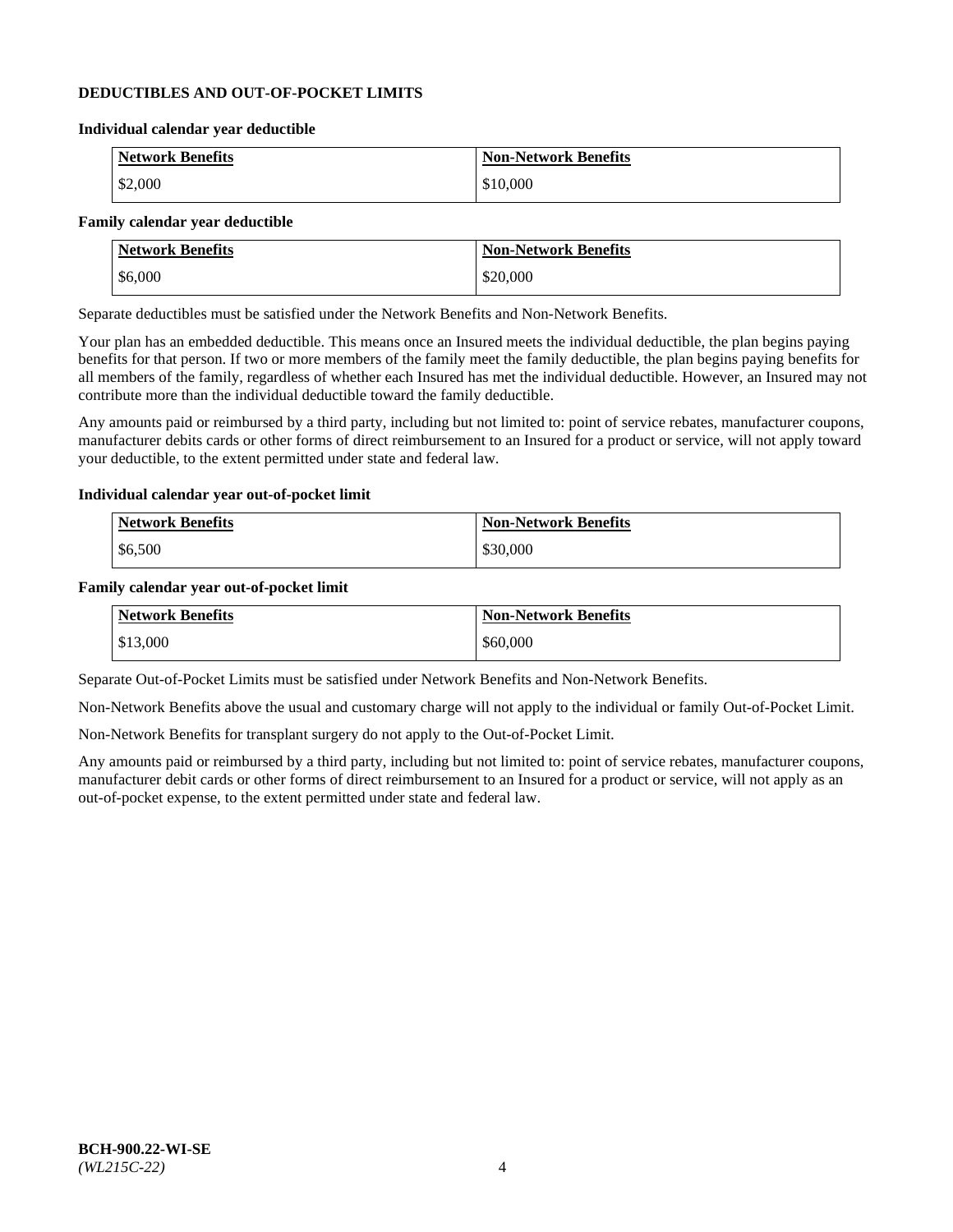## **AMBULANCE AND MEDICAL TRANSPORTATION**

### **Covered Services:**

We cover ambulance and medical transportation for medical emergencies.

We also cover medically necessary, non-emergency transportation if it meets our medical coverage criteria. Covered services and supplies are based on established medical policies, which are subject to periodic review and modification by the medical directors. These medical policies (medical coverage criteria) and applicable prior authorization requirements are available by calling Member Services, or logging on to your "*my*HealthPartners" account a[t healthpartners.com.](https://www.healthpartners.com/hp/index.html)

| <b>Network Benefits</b>      | <b>Non-Network Benefits</b> |
|------------------------------|-----------------------------|
| 70% of the charges incurred. | See Network Benefits.       |

#### **Not Covered:**

See "Services Not Covered" in the Certificate.

## **AUTISM SERVICES**

## **Covered Services:**

We cover prior authorized evidence-based intensive-level and nonintensive-level treatment of autism spectrum disorders (autism disorder, Asperger's syndrome or pervasive development disorder not otherwise specified).

Covered services are based on established medical policies, which are subject to periodic review and modification by the medical directors. These medical policies (medical coverage criteria) are available by calling Member Services, or logging on to your "*my*HealthPartners" account at [healthpartners.com.](https://www.healthpartners.com/hp/index.html)

Your network provider will coordinate the prior authorization process for any autism treatment services. You may call Member Services at 952-883-5000 or toll-free at 855-813-3888 if you have any questions or concerns regarding the authorization process.

Please call Member Services at 952-883-5000 or toll-free at 855-813-3888 to request authorization for autism treatment services from a non-network provider.

**Intensive-level services** for children diagnosed with autism spectrum disorders. Intensive-level services must begin on or after 2 years of age and end before 9 years of age. Intensive-level services, on average, are services provided for more than 20 hours of treatment per week. (The average number of hours a week is calculated over a six-month period.)

| Network Benefits                         | <b>Non-Network Benefits</b>              |
|------------------------------------------|------------------------------------------|
| 170% of the charges incurred.            | 50% of the charges incurred.             |
| Limited to 240 visits per calendar year. | Limited to 240 visits per calendar year. |

The maximum number of visits is combined for Network Benefits and Non-Network Benefits. Visit limits are based on the minimum coverage amounts available at the time of publication. Additional visits may be available if required due to revised minimum coverage amounts being issued by the Office of the Commissioner of Insurance. See our medical coverage criteria for current visit limits.

#### **Intensive-level services lifetime maximum benefit**

| <b>Network Benefits</b>                               | <b>Non-Network Benefits</b>                           |
|-------------------------------------------------------|-------------------------------------------------------|
| 4 years of cumulative services under this plan or any | 4 years of cumulative services under this plan or any |
| other plan.                                           | other plan.                                           |

The Lifetime Maximum Benefit is combined for Network Benefits and Non-Network Benefits.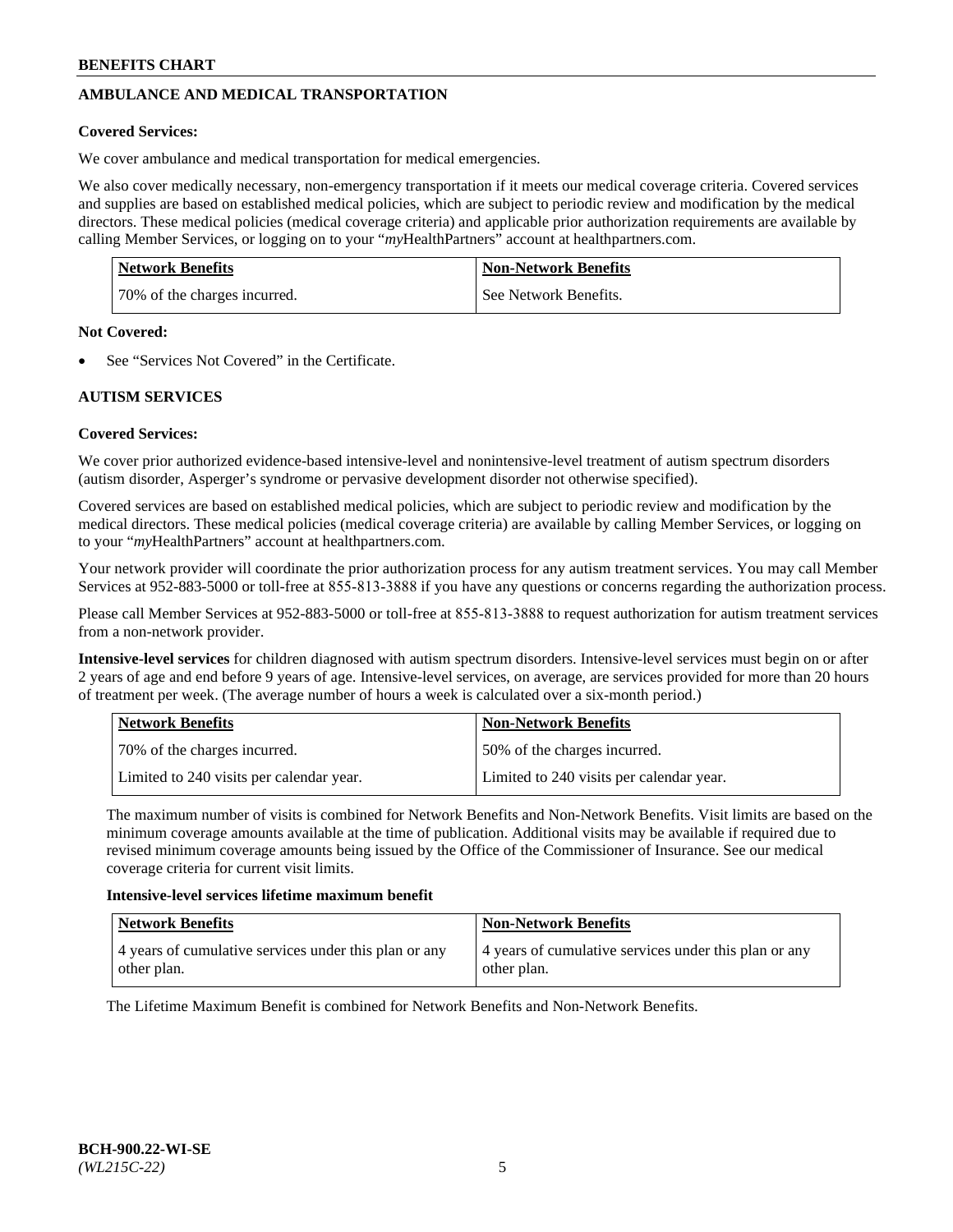**Nonintensive-level services** for Insureds diagnosed with autism spectrum disorders

| Network Benefits                         | <b>Non-Network Benefits</b>              |
|------------------------------------------|------------------------------------------|
| 70% of the charges incurred.             | 50% of the charges incurred.             |
| Limited to 120 visits per calendar year. | Limited to 120 visits per calendar year. |

The maximum number of visits is combined for Network Benefits and Non-Network Benefits. Visit limits are based on the minimum coverage amounts available at the time of publication. Additional visits may be available if required due to revised minimum coverage amounts being issued by the Office of the Commissioner of Insurance. See our medical coverage criteria for current visit limits.

## **Not Covered:**

See "Services Not Covered" in the Certificate.

## **BEHAVIORAL HEALTH SERVICES**

## **Covered Services:**

Covered services are based on established medical policies, which are subject to periodic review and modification by the medical directors. These medical policies (medical coverage criteria) are available by calling Member Services, or logging on to your "*my*HealthPartners" account at [healthpartners.com.](https://www.healthpartners.com/hp/index.html)

**Transitional treatment services:** These are services for the treatment of nervous or mental disorders and substance use disorders which are provided to an Insured in a less restrictive manner than are inpatient hospital services but in a more intensive manner than are outpatient services. Transitional treatment services are services offered by a provider, and certified by the Wisconsin Department of Health Services for each of the following (except the last bulleted item):

- Mental health services for covered adults in a day treatment program.
- Mental health services for covered children in a day hospital treatment program.
- Services for persons with chronic mental illness provided through a community support program.
- Residential treatment programs for covered persons with substance use disorder.
- Substance use disorder services in a day treatment program.
- Services for persons who are experiencing a mental health crisis or who are in a situation likely to turn into a mental health crisis if support is not provided.
- Intensive outpatient programs for the treatment of psychoactive substance use disorders provided in accordance with the patient placement criteria of the American Society of Addiction Medicine.

## **Mental health services**

We cover services for mental health diagnoses as described in the Diagnostic and Statistical Manual of Mental Disorders – Fifth Edition (DSM 5) (most recent edition).

We provide coverage for mental health treatment ordered by a Wisconsin court under a valid court order that is issued on the basis of a behavioral care evaluation performed by a licensed psychiatrist or doctoral level licensed psychologist, which includes a diagnosis and an individual treatment plan for care in the most appropriate, least restrictive environment. We must be given a copy of the court order and the behavioral care evaluation, and the service must be a covered benefit under this plan, and the service must be provided by a network provider, or other provider as required by law.

**Outpatient services:** We cover medically necessary outpatient professional mental health services for evaluation, crisis intervention, and treatment of mental health disorders.

A comprehensive diagnostic assessment will be used as the basis for a determination by a mental health professional, concerning the appropriate treatment and the extent of services required.

Outpatient services we cover for a diagnosed mental health condition include the following:

- Individual, group, family and multi-family therapy.
- Medication management provided by a physician, certified nurse practitioner, or physician's assistant.
- Psychological testing services for the purposes of determining the differential diagnoses and treatment planning for patients currently receiving behavioral health services.
- Partial hospitalization services in a licensed hospital or community mental health center.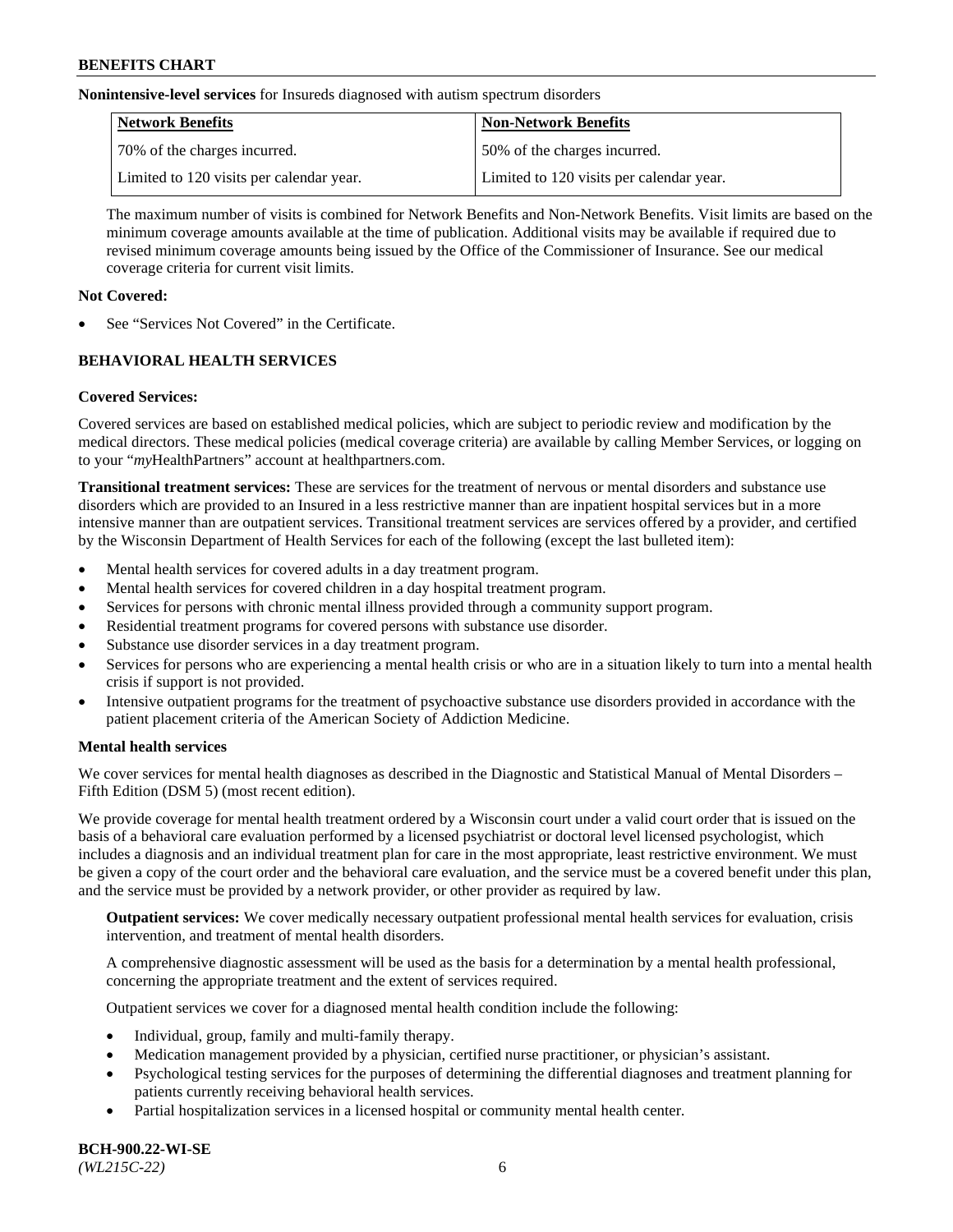- Psychotherapy and nursing services provided in the home if authorized by us.
- Treatment for gender dysphoria.

| <b>Network Benefits</b>                                                                                                                                                                                                                                                                   | <b>Non-Network Benefits</b>  |
|-------------------------------------------------------------------------------------------------------------------------------------------------------------------------------------------------------------------------------------------------------------------------------------------|------------------------------|
| 70% of the charges incurred.                                                                                                                                                                                                                                                              | 50% of the charges incurred. |
| <b>First three visits</b>                                                                                                                                                                                                                                                                 |                              |
| The first three mental health and substance use disorder<br>treatment visits, urgent care visits, office visits,<br>convenience clinic visits, telephone visits and E-visits<br>(other than Virtuwell) combined in a calendar year are<br>covered at 100%, not subject to the deductible. |                              |
| Physician services are included; however, charges for<br>day treatment services, group visits, office procedures,<br>laboratory, radiology and other ancillary services are<br>not included and will be subject to the deductible and<br>coinsurance and/or copayment.                    |                              |

## **Group therapy**

| Network Benefits             | <b>Non-Network Benefits</b>  |
|------------------------------|------------------------------|
| 70% of the charges incurred. | 50% of the charges incurred. |

### **Inpatient services, including mental health residential treatment services:** We cover the following:

- Medically necessary inpatient services in a hospital and professional services for treatment of mental health disorders. Medical stabilization is covered under inpatient hospital services in the "Hospital and Skilled Nursing Facility Services" section.
- Medically necessary mental health residential treatment services. This care must be authorized by us and provided by a hospital or residential behavioral health treatment facility licensed by the local state or Department of Health and Human Services. Services not covered under this benefit include halfway houses, group homes, extended care facilities, shelter services, correctional services, detention services, transitional services, group residential services, foster care services and wilderness programs.

| Network Benefits             | <b>Non-Network Benefits</b>  |
|------------------------------|------------------------------|
| 70% of the charges incurred. | 50% of the charges incurred. |

**Transitional treatment services:** We cover transitional treatment services described above for treatment of mental and nervous disorders.

| Network Benefits             | <b>Non-Network Benefits</b>  |
|------------------------------|------------------------------|
| 70% of the charges incurred. | 50% of the charges incurred. |

#### **Substance use disorder treatment services**

We cover medically necessary services for assessments by a licensed alcohol and drug counselor and treatment of substance use disorders as defined in the latest edition of the DSM 5.

**Outpatient services:** We cover medically necessary outpatient professional services for diagnosis and treatment of substance use disorders. Substance use disorder treatment services must be provided by a program licensed by the local Department of Health Services.Outpatient services we cover for a diagnosed substance use disorder include the following: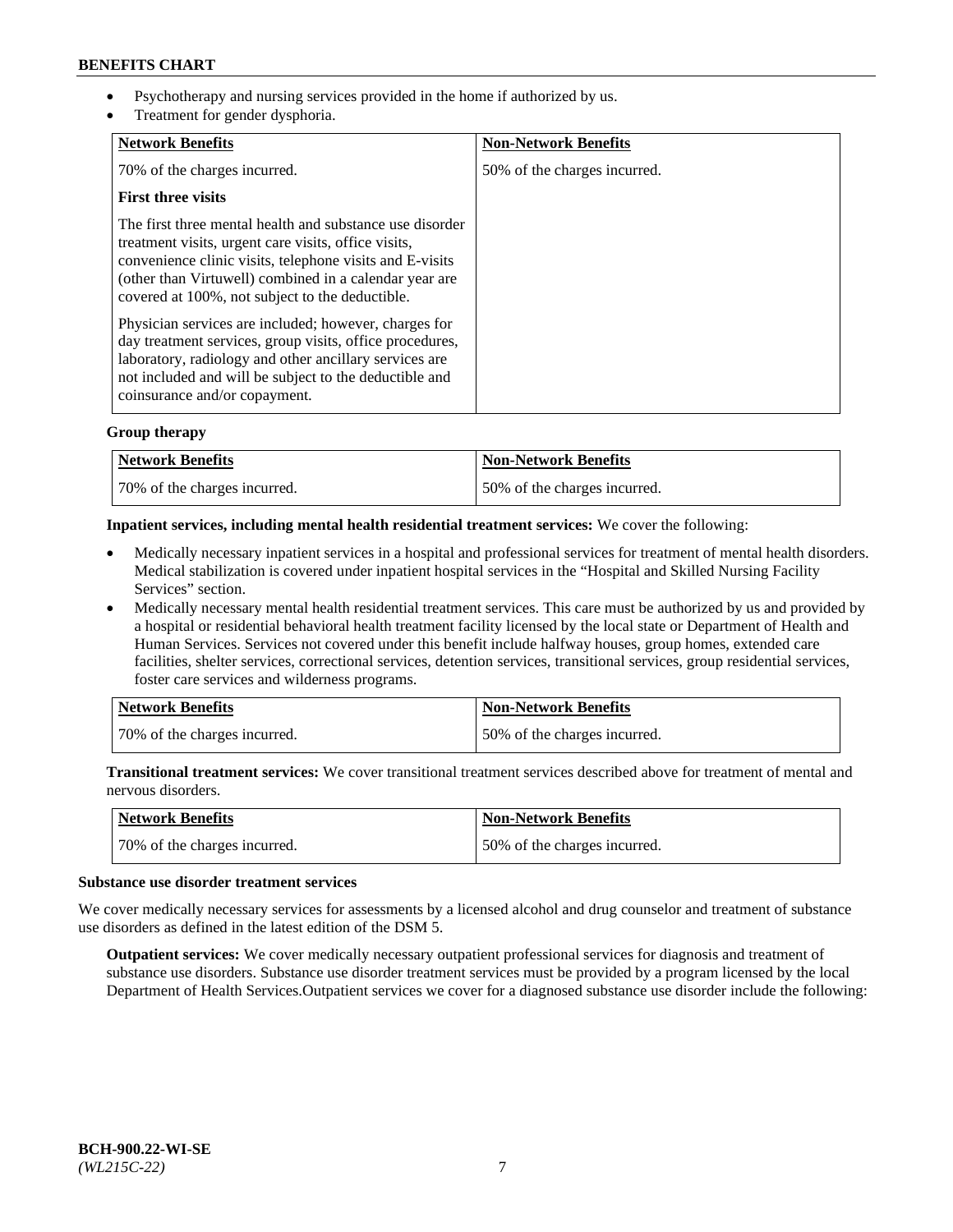- Individual, group, family, and multi-family therapy provided in an office setting.
- Opiate replacement therapy including methadone and buprenorphine treatment.

| <b>Network Benefits</b>                                                                                                                                                                                                                                                                   | <b>Non-Network Benefits</b>  |
|-------------------------------------------------------------------------------------------------------------------------------------------------------------------------------------------------------------------------------------------------------------------------------------------|------------------------------|
| 70% of the charges incurred.                                                                                                                                                                                                                                                              | 50% of the charges incurred. |
| <b>First three visits</b>                                                                                                                                                                                                                                                                 |                              |
| The first three mental health and substance use disorder<br>treatment visits, urgent care visits, office visits,<br>convenience clinic visits, telephone visits and E-visits<br>(other than Virtuwell) combined in a calendar year are<br>covered at 100%, not subject to the deductible. |                              |
| Physician services are included; however, charges for<br>day treatment services, group visits, office procedures,<br>laboratory, radiology and other ancillary services are<br>not included and will be subject to the deductible and<br>coinsurance and/or copayment.                    |                              |

**Inpatient services:** We cover the following:

- Medically necessary inpatient services in a hospital or a licensed residential primary treatment center.
- Services provided in a hospital that is licensed by the local state and accredited by Medicare.
- Detoxification services in a hospital or community detoxification facility if it is licensed by the local Department of Health Services.

| <b>Network Benefits</b>      | <b>Non-Network Benefits</b>  |
|------------------------------|------------------------------|
| 70% of the charges incurred. | 50% of the charges incurred. |

**Transitional treatment services:** We cover transitional treatment services described above for treatment of substance use disorders.

| Network Benefits             | <b>Non-Network Benefits</b>  |
|------------------------------|------------------------------|
| 70% of the charges incurred. | 50% of the charges incurred. |

**Out-of-area services for Wisconsin students:** If a dependent child is a student in a school located in Wisconsin, but outside of our service area, we cover mental health and substance use disorder services as required under Wisconsin Statute 609.655.

- The student may have a clinical assessment from a local, non-network mental health or substance use disorder treatment provider at the network benefit level when prior authorized by us.
- If outpatient services are recommended in the clinical assessment, five outpatient visits from a non-network provider will be covered at the network benefit level.
- Our Medical Director will determine the need for continuing treatment by the non-network provider; additional visits may be approved.
- Coverage for the outpatient services will not be provided if the recommended treatment would keep the student from attending school on a regular basis or if the student is no longer attending the school full-time.

This benefit is subject to the limitations shown in this "Behavioral Health Services" section.

| Network Benefits             | <b>Non-Network Benefits</b> |
|------------------------------|-----------------------------|
| 70% of the charges incurred. | Not applicable.             |

A dependent child enrolled in a school outside of the state of Wisconsin is not eligible for this benefit.

# **Not Covered:**

See "Services Not Covered" in the Certificate.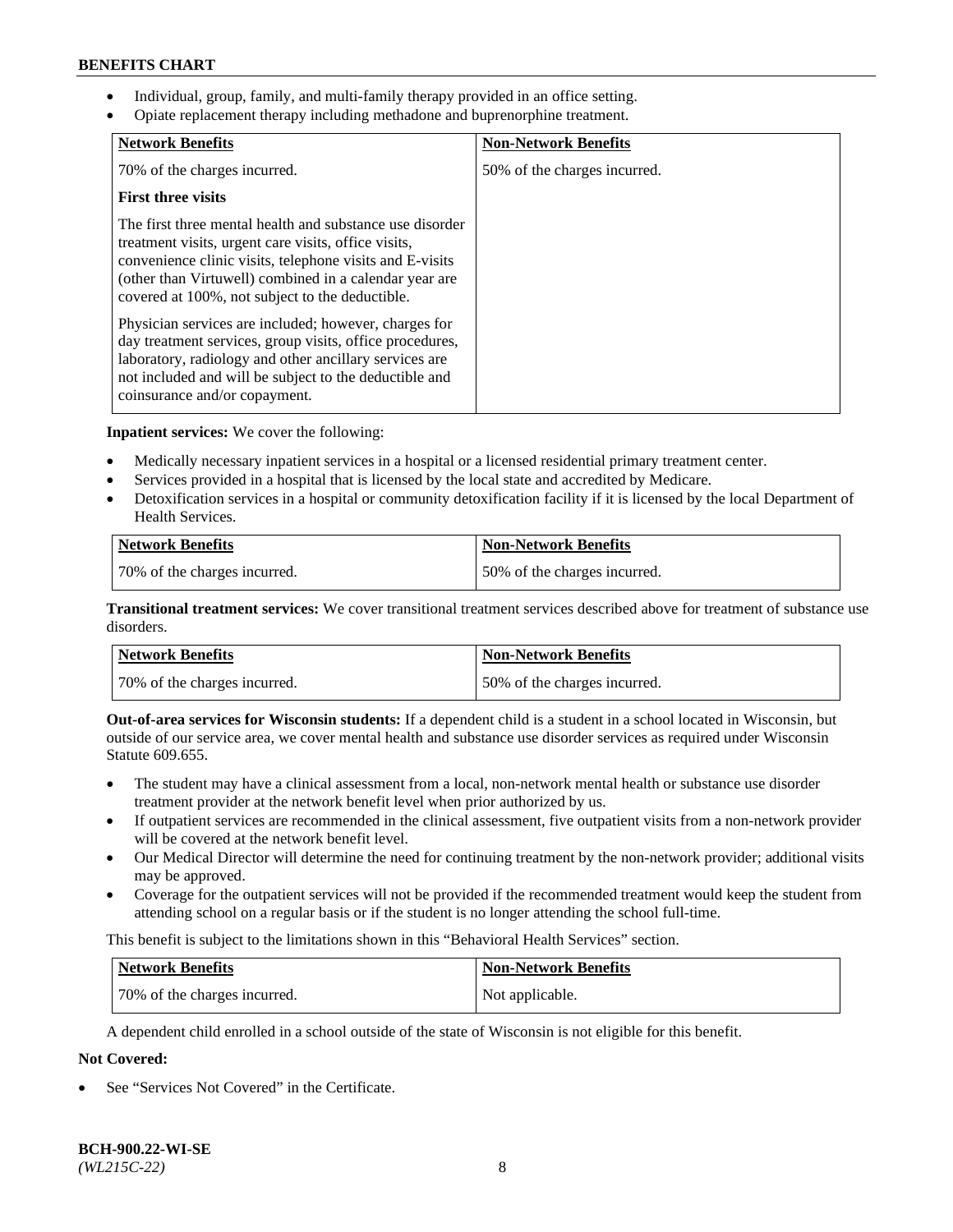## **CHIROPRACTIC SERVICES**

### **Covered Services:**

We cover chiropractic services for rehabilitative care. Chiropractic services are adjustments to any abnormal articulations of the human body, especially those of the spinal column, for the purpose of giving freedom of action to impinged nerves that may cause pain or deranged function.

Massage therapy which is performed in conjunction with other treatment/modalities by a chiropractor, is part of a prescribed treatment plan and is not billed separately is covered.

| <b>Network Benefits</b>      | Non-Network Benefits         |
|------------------------------|------------------------------|
| 70% of the charges incurred. | 50% of the charges incurred. |

#### **Not Covered:**

- Massage therapy for the purpose of comfort or convenience of the Insured.
- See "Services Not Covered" in the Certificate.

## **CLINICAL TRIALS**

## **Covered Services:**

We cover certain routine services if you participate in a Phase I, Phase II, Phase III or Phase IV approved clinical trial that is conducted in relation to the prevention, detection, or treatment of cancer or other life-threatening disease or condition as defined in the Affordable Care Act. Approved clinical trials include (1) federally funded trials when the study or investigation is approved or funded by any of the federal agencies defined in the Public Health Services Act, section 2709 (d) (1) (A); (2) the study or investigation is conducted under an investigational new drug application reviewed by the Food and Drug Administration; and (3) the study or investigation is a drug trial that is exempt from having such an investigational new drug application. We cover routine patient costs for services that would be eligible under the Certificate and this Benefits Chart if the service were provided outside of a clinical trial.

| <b>Network Benefits</b>                                 | <b>Non-Network Benefits</b>                           |
|---------------------------------------------------------|-------------------------------------------------------|
| Coverage level is same as corresponding Network         | Coverage level is same as corresponding               |
| Benefits, depending on type of service provided such as | Non-Network Benefits, depending on type of service    |
| Office Visits for Illness or Injury, Inpatient or       | provided such as Office Visits for Illness or Injury, |
| <b>Outpatient Hospital Services.</b>                    | Inpatient or Outpatient Hospital Services.            |

## **Not Covered:**

- The investigative or experimental item, device or service itself.
- Items or services that are provided solely to satisfy data collection and analysis needs and that are not used in the direct clinical management of the patient.
- A service that is clearly inconsistent with widely accepted and established standards of care for a particular diagnosis.
- See "Services Not Covered" in the Certificate.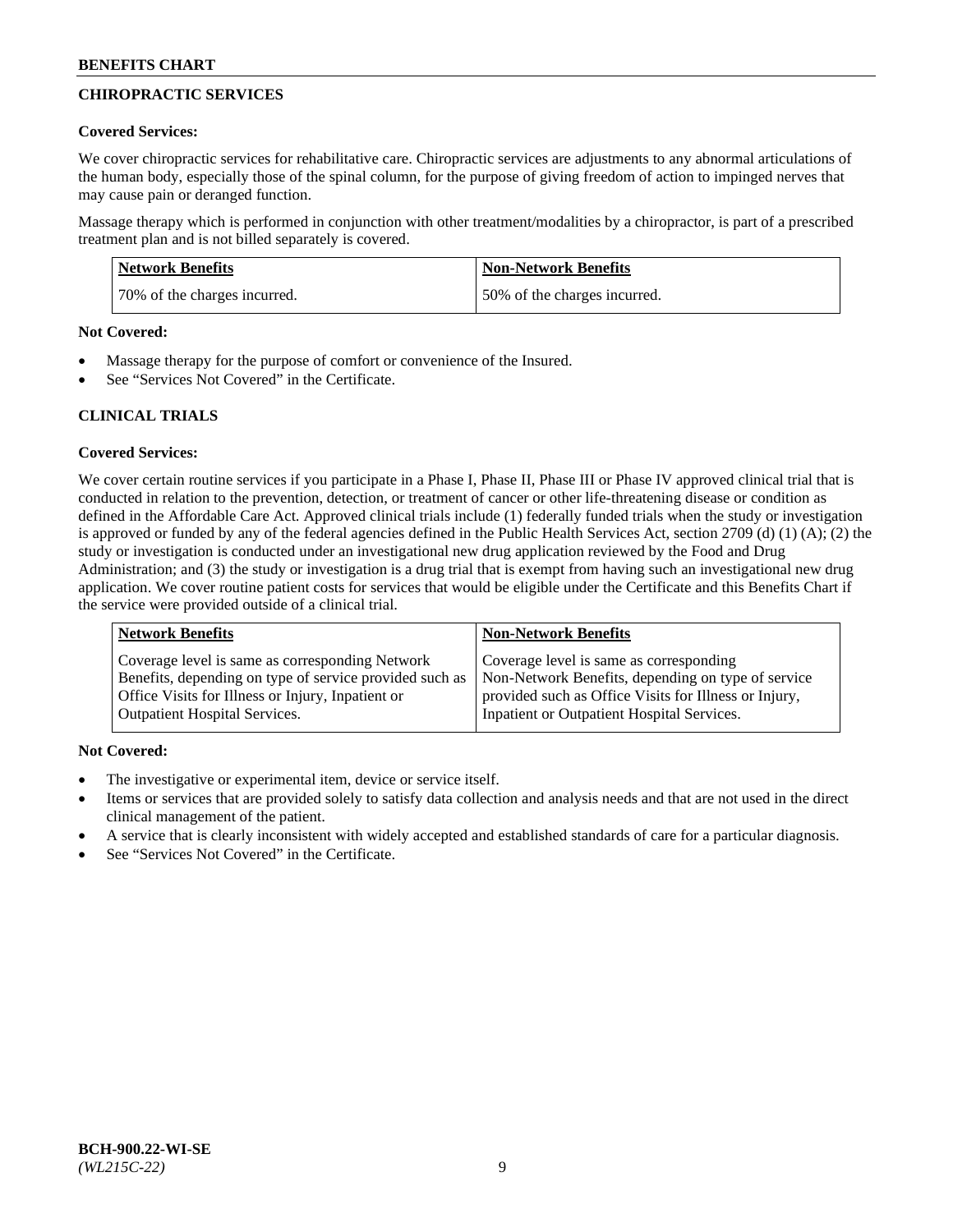## **DENTAL SERVICES**

## **Covered Services:**

We cover services as described below.

**Accidental dental services:** We cover dentally necessary services to treat and restore damage done to sound, natural, unrestored teeth as a result of an accidental injury. Coverage is for damage caused by external trauma to face and mouth only, not for cracked or broken teeth, which result from biting or chewing. We cover restorations, root canals, crowns and replacement of teeth lost that are directly related to the accident in which the Insured was involved. We cover initial exam, x-rays and palliative treatment including extractions, and other oral surgical procedures directly related to the accident. Subsequent treatment must be initiated within the specified time-frame and must be directly related to the accident. We do not cover restoration and replacement of teeth that are not "sound and natural" at the time of the accident.

Full mouth rehabilitations to correct occlusion (bite) and malocclusion (misaligned teeth not due to the accident) are not covered.

When an implant-supported dental prosthetic treatment is pursued, the accidental dental benefit will be applied to the prosthetic procedure. Benefits are limited to the amount that would be paid toward the placement of a removable dental prosthetic appliance that could be used in the absence of implant treatment. Care must be provided or pre-authorized by a HealthPartners dentist.

| Network Benefits             | <b>Non-Network Benefits</b>  |
|------------------------------|------------------------------|
| 70% of the charges incurred. | 50% of the charges incurred. |

For all accidental dental services, treatment and/or restoration must be initiated within six months of the date of the injury. Coverage is limited to the initial course of treatment and/or initial restoration. Services must be provided within 24 months of the date of injury to be covered.

### **Medical referral dental services**

**Medically necessary outpatient dental services:** We cover medically necessary outpatient dental services. Coverage is limited to dental services required for treatment of an underlying medical condition, e.g., removal of teeth to complete radiation treatment for cancer of the jaw, cysts and lesions.

| Network Benefits             | <b>Non-Network Benefits</b>  |
|------------------------------|------------------------------|
| 70% of the charges incurred. | 50% of the charges incurred. |

**Medically necessary hospitalization and anesthesia for dental care:** We cover medically necessary hospitalization for dental care. This is limited to charges incurred by an Insured who: (1) is a child under age  $5$ ; (2) is severely disabled; (3) has a medical condition, and requires hospitalization or general anesthesia for dental care treatment; or (4) is a child between ages 5 and 12 and care in dental offices has been attempted unsuccessfully and usual methods of behavior modification have not been successful, or when extensive amounts of restorative care, exceeding four appointments, are required. Coverage is limited to facility and anesthesia charges. Oral surgeon/dentist professional fees are not covered. The following are examples, though not all-inclusive, of medical conditions which may require hospitalization for dental services: severe asthma, severe airway obstruction or hemophilia. Hospitalization required due to the behavior of the Insured or due to the extent of the dental procedure is not covered.

| Network Benefits             | <b>Non-Network Benefits</b>  |
|------------------------------|------------------------------|
| 70% of the charges incurred. | 50% of the charges incurred. |

**Medical complications of dental care:** We cover medical complications of dental care. Treatment must be medically necessary care and related to medical complications of non-covered dental care, including complications of the head, neck, or substructures.

| Network Benefits             | <b>Non-Network Benefits</b>  |
|------------------------------|------------------------------|
| 70% of the charges incurred. | 50% of the charges incurred. |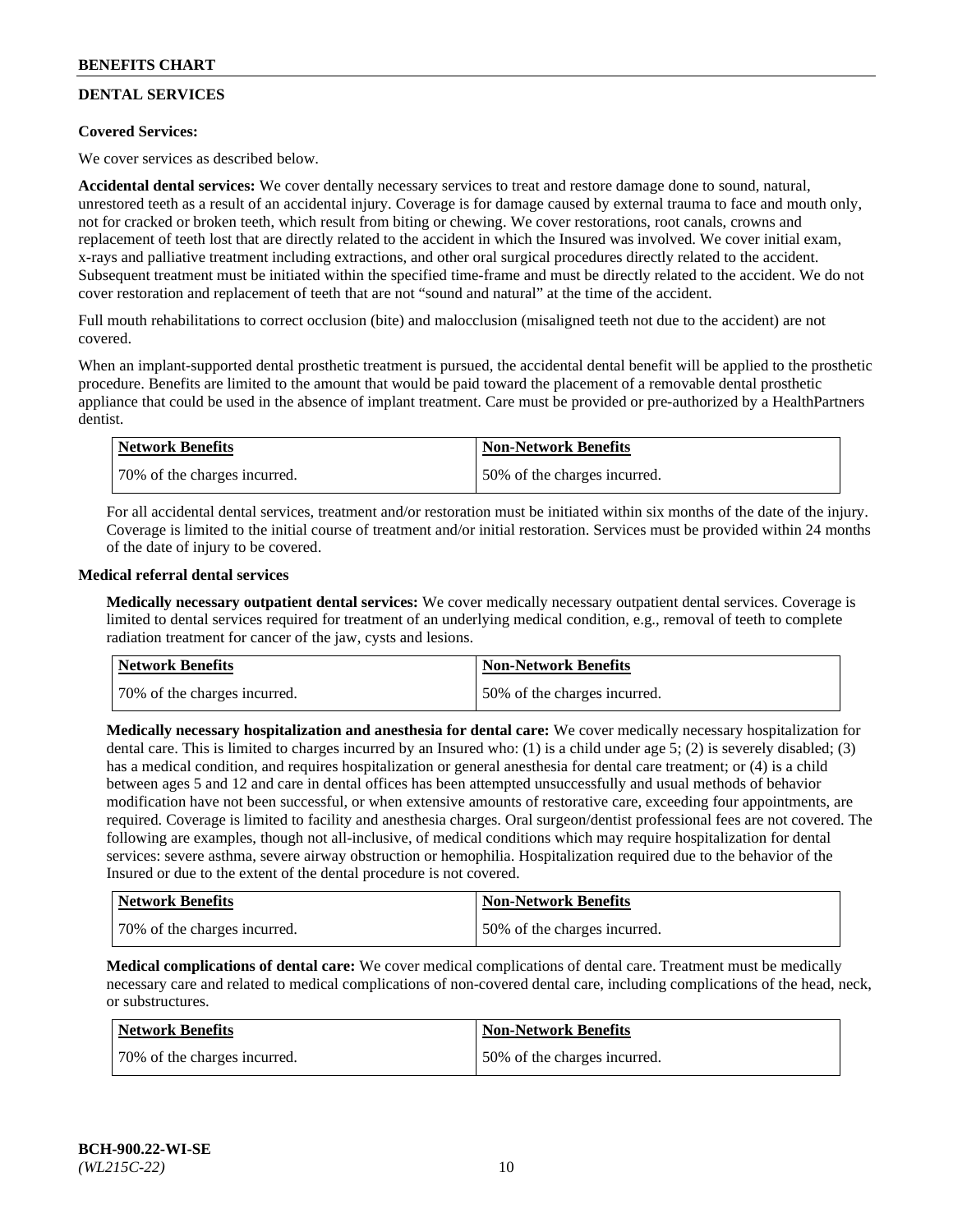**Oral surgery:** We cover oral surgery. Coverage is limited to treatment of medical conditions requiring oral surgery, such as treatment of oral neoplasm, non-dental cysts, fracture of the jaws, trauma of the mouth and jaws, and any other oral surgery procedures provided as medically necessary dental services.

| <b>Network Benefits</b>      | <b>Non-Network Benefits</b>  |
|------------------------------|------------------------------|
| 70% of the charges incurred. | 50% of the charges incurred. |

**Treatment of cleft lip and cleft palate:** We cover treatment of cleft lip and cleft palate of a dependent child, including orthodontic treatment and oral surgery directly related to the cleft. Dental services which are not required for the treatment of cleft lip or cleft palate are not covered. If a dependent child covered under the Certificate and Benefits Chart is also covered under a dental plan which includes orthodontic services, that dental plan shall be considered primary for the necessary orthodontic services. Oral appliances are subject to the same copayment, conditions and limitations as durable medical equipment.

| <b>Network Benefits</b>                               | <b>Non-Network Benefits</b>                            |
|-------------------------------------------------------|--------------------------------------------------------|
| Coverage level is same as corresponding Network       | Coverage level is same as corresponding                |
| Benefits, depending on type of service provided, such | Non-Network Benefits, depending on type of service     |
| as Office Visits for Illness or Injury, Inpatient or  | provided, such as Office Visits for Illness or Injury, |
| <b>Outpatient Hospital Services.</b>                  | Inpatient or Outpatient Hospital Services.             |

**Treatment of temporomandibular disorder (TMD) and craniomandibular disorder (CMD):** We cover diagnostic procedures, surgical treatment and non-surgical treatment (including intraoral splint therapy devices) for temporomandibular disorder (TMD) and craniomandibular disorder (CMD), which is medically necessary care. Dental services which are not required to directly treat TMD or CMD are not covered.

| <b>Network Benefits</b>      | <b>Non-Network Benefits</b>  |
|------------------------------|------------------------------|
| 70% of the charges incurred. | 50% of the charges incurred. |

### **Not Covered:**

- Dental treatment, procedures or services not listed in this Benefits Chart.
- Accident-related dental services if treatment is: (1) provided to teeth which are not sound and natural; (2) to teeth which have been restored; (3) initiated beyond six months from the date of the injury; (4) received beyond the initial treatment or restoration; or (5) received beyond 24 months from the date of injury.
- Oral surgery to remove wisdom teeth.
- Orthognathic treatment or procedures and all related services.
- See "Services Not Covered" in the Certificate.

## **DIABETES AND HYPERTENSION DISEASE MANAGEMENT PROGRAM**

## **Covered Services:**

If you meet criteria for coverage, you may qualify for the Diabetes and/or Hypertension Disease Management Program.

The program covers group health coaching which focuses on weight loss, exercise, behavior modification and health education through Omada Health.

| <b>Network Benefits</b>                                     | <b>Non-Network Benefits</b> |
|-------------------------------------------------------------|-----------------------------|
| 100% of the charges incurred.<br>Deductible does not apply. | Not applicable.             |

## **Not Covered:**

See "Services Not Covered" in the Certificate.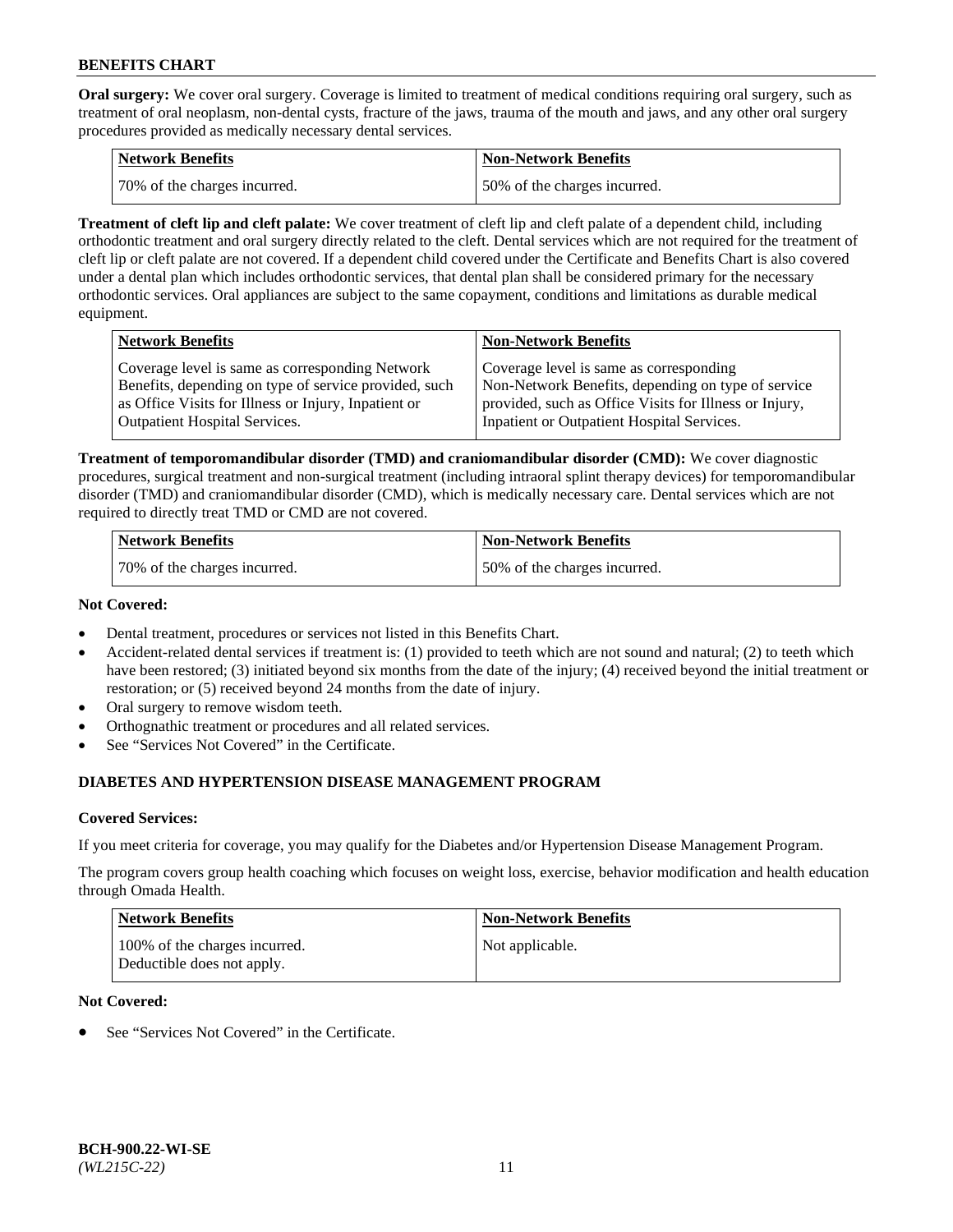## **DIABETIC EQUIPMENT AND SUPPLIES**

#### **Covered Services:**

We cover physician prescribed medically appropriate and necessary drugs and supplies used in the management and treatment of diabetes for Insureds with gestational, Type I or Type II diabetes including durable diabetic equipment and disposable supplies, as described below.

Certain items are only covered if your condition meets our coverage criteria and obtained through an authorized vendor. For more information on what we cover and any prior authorization requirements, call Member Services or log on to your "*my*HealthPartners" account at [healthpartners.com.](http://www.healthpartners.com/)

Insulin and medications for diabetes are covered as outpatient drugs under the "Prescription Drug Services" section.

**Pumps and pump supplies.** These include diabetic insulin pumps, diabetic infusion pumps and infusion pump supplies such as infusion sets, tubing, connectors and syringe reservoirs.

| <b>Network Benefits</b>                                                                     | <b>Non-Network Benefits</b>  |
|---------------------------------------------------------------------------------------------|------------------------------|
| Pumps received at a pharmacy:<br>70% of the charges incurred.<br>Deductible does not apply. | 50% of the charges incurred. |
| Pumps received from a non-pharmacy<br>approved vendor:<br>70% of the charges incurred.      |                              |

### **All other durable equipment and diabetic supplies**

Durable Diabetic Equipment and Supplies. These include continuous glucose monitoring system (CGMS), transmitter, sensors and receivers, diabetic blood glucose monitors and control/calibrating solutions (for checking accuracy or testing equipment and test strips).

Disposable Diabetic Supplies. These are one-time use supplies, including syringes, lancets, lancet devices, blood and urine ketone test strips, and needles.

Certain diabetic supplies and equipment must be purchased at a pharmacy.

| <b>Network Benefits</b>                                                                                              | <b>Non-Network Benefits</b>  |
|----------------------------------------------------------------------------------------------------------------------|------------------------------|
| If received through a pharmacy:<br>70% of the charges incurred.<br>Deductible does not apply.                        | 50% of the charges incurred. |
| If received through a non-pharmacy provider:<br>70% of the charges incurred if purchased from an<br>approved vendor. |                              |

### **Limitations:**

- No more than a 93-day supply of diabetic supplies are covered and dispensed at a time.
- We require that certain diabetic supplies and equipment be purchased at a pharmacy.
- Diabetic supplies and equipment are limited to certain models and brands.
- Durable medical equipment and supplies must be obtained from or repaired by approved vendors.
- Covered services and supplies are based on established medical policies which are subject to periodic review and modification by the medical directors. Our coverage policy for diabetic supplies includes information on our required models and brands. These medical policies (medical coverage criteria) are available by calling Member Services, or logging on to your "myHealthPartners" account at [healthpartners.com.](http://www.healthpartners.com/)

### **Not Covered:**

- Replacement or repair of any covered items, if the items are (i) damaged or destroyed by misuse, abuse or carelessness, (ii) lost; or (iii) stolen.
- Duplicate or similar items.
- Labor and related charges for repair of any covered items which are more than the cost of replacement by an approved vendor.

**BCH-900.22-WI-SE**  *(WL215C-22)* 12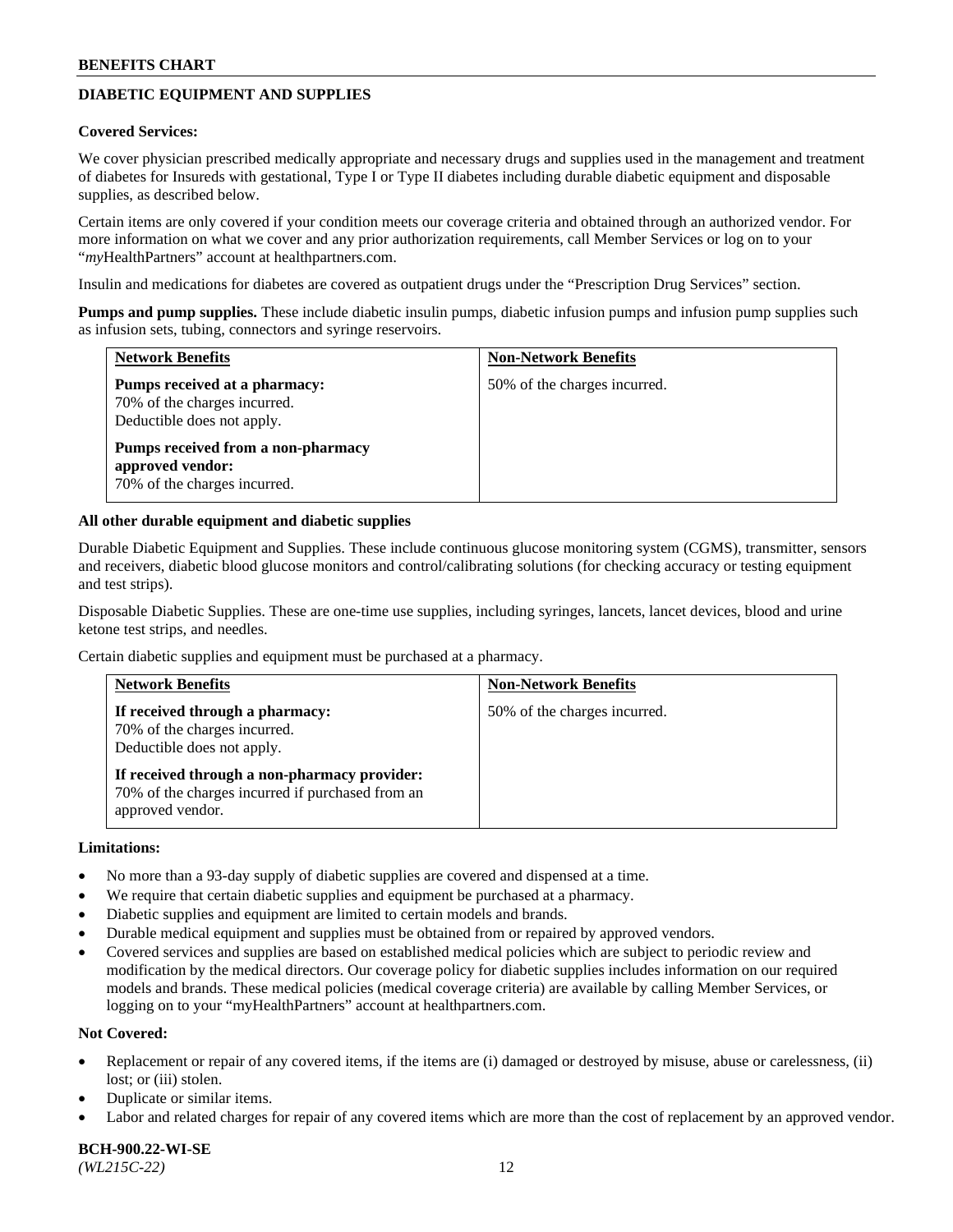- Batteries for monitors and equipment.
- Sales tax, mailing, delivery charges, service call charges.
- See "Services Not Covered" in the Certificate.

## **DIAGNOSTIC IMAGING SERVICES**

#### **Covered Services:**

We cover diagnostic imaging, when ordered by a provider and provided in a clinic or outpatient hospital facility.

For Network Benefits, non-emergent, scheduled outpatient Magnetic Resonance Imaging (MRI) and Computed Tomography (CT) must be provided at a designated facility. Your physician or facility will obtain or verify prior authorization for these services, as needed.

We cover services provided in a clinic or outpatient hospital facility. To see the benefit level for inpatient hospital or skilled nursing facility services, see benefits under "Inpatient Hospital and Skilled Nursing Facility Services".

### **Outpatient magnetic resonance imaging (MRI) and computed tomography (CT)**

| <b>Network Benefits</b>      | <b>Non-Network Benefits</b>   |
|------------------------------|-------------------------------|
| 70% of the charges incurred. | 150% of the charges incurred. |

### **All other outpatient diagnostic imaging services**

#### **Services for illness or injury**

| Network Benefits             | <b>Non-Network Benefits</b>  |
|------------------------------|------------------------------|
| 70% of the charges incurred. | 50% of the charges incurred. |

### **Preventive services (MRI/CT procedures are not considered preventive)**

Diagnostic imaging services associated with preventive services are covered at the benefit level shown in the "Preventive Services" section of this Benefits Chart.

#### **Not Covered:**

See "Services Not Covered" in the Certificate.

## **DURABLE MEDICAL EQUIPMENT, PROSTHETICS, ORTHOTICS AND SUPPLIES**

#### **Covered Services:**

We cover equipment and services, as described below.

We cover durable medical equipment and services, prosthetics, orthotics and supplies, subject to the limitations below, including certain disposable supplies and enteral feedings.

We cover external hearing aids, cochlear implants, and related treatment prescribed by a physician or by a licensed audiologist for Insureds under 18 years of age who have hearing loss.

We also cover basic hearing aids for Insureds age 18 or older for the correction of a hearing impairment.

Osseointegrated or bone-anchored hearing aids are only covered for Insureds who have hearing loss that is not correctable by any other procedure.

Hearing aids are limited to one basic, standard hearing aid for each ear every three years.

A basic hearing aid is defined as a hearing device that consists of a microphone, amplifier, volume control, battery and receiver, which is up to date using the latest technology. It does not include upgrades above and beyond the functionality of a basic hearing aid, including, but not limited to, hearing improvements for group settings, background noise, Bluetooth/remote control functionality, or extended warranties. Charges for upgrades above the cost of a basic, standard hearing aid are not covered.

Diabetic equipment and supplies are covered under the "Diabetic Equipment and Supplies" section.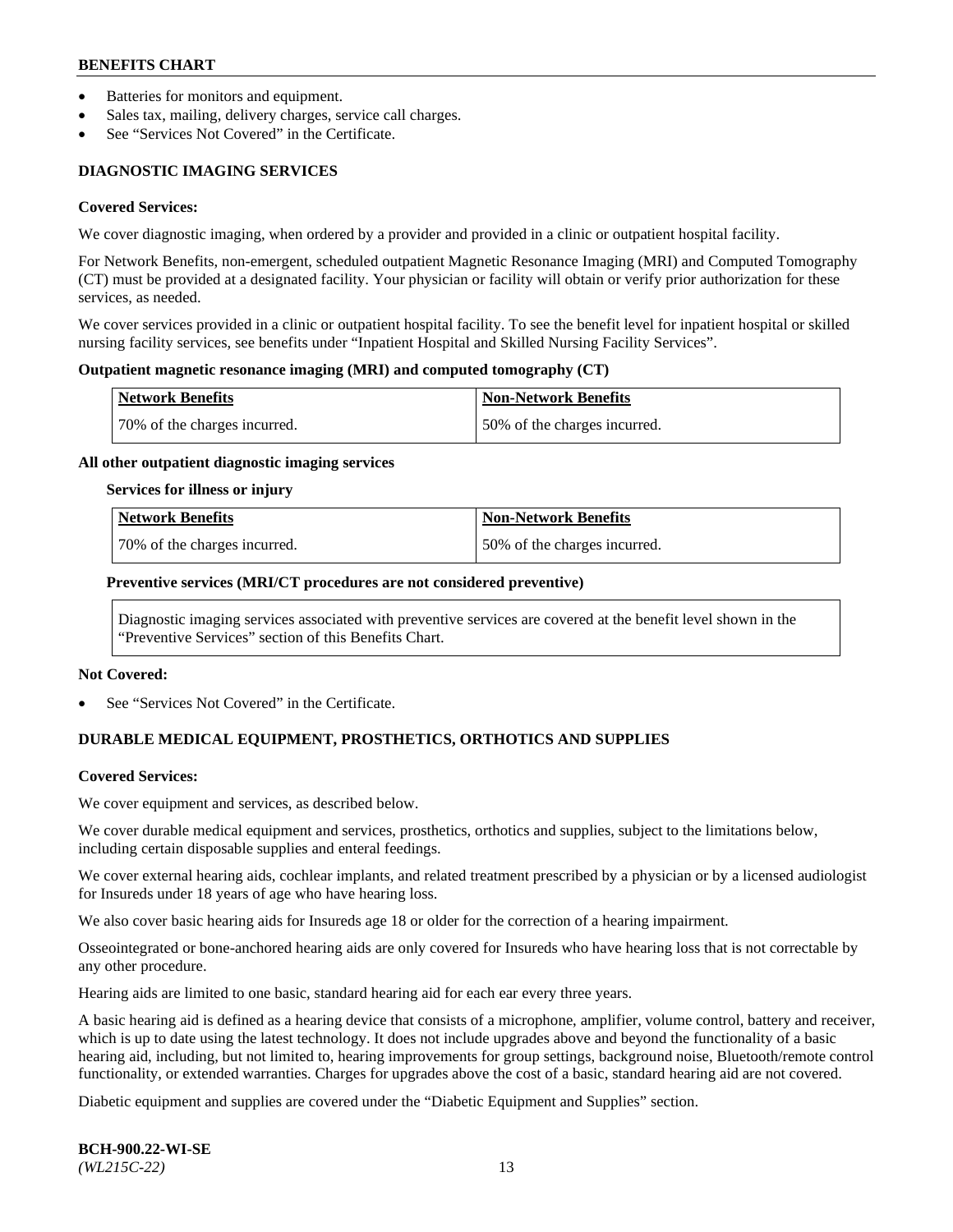### **Special dietary treatment for phenylketonuria (PKU) if it meets our medical coverage criteria**

| Network Benefits                                           | <b>Non-Network Benefits</b>   |
|------------------------------------------------------------|-------------------------------|
| 70% of the charges incurred.<br>Deductible does not apply. | 150% of the charges incurred. |

## **Oral amino acid based elemental formula if it meets our medical coverage criteria**

| Network Benefits             | <b>Non-Network Benefits</b>  |
|------------------------------|------------------------------|
| 70% of the charges incurred. | 50% of the charges incurred. |

#### **All other durable medical equipment, prosthetics, orthotics and supplies**

| <b>Network Benefits</b>      | <b>Non-Network Benefits</b>  |
|------------------------------|------------------------------|
| 70% of the charges incurred. | 50% of the charges incurred. |

### **Limitations:**

Coverage of durable medical equipment is limited by the following:

- Payment will not exceed the cost of an alternate piece of equipment or service that is effective and medically necessary.
- For prosthetic benefits, other than oral appliances for cleft lip and cleft palate, payment will not exceed the cost of an alternate piece of equipment or service that is effective, medically necessary and enables Insureds to conduct standard activities of daily living.
- We reserve the right to determine if an item will be approved for rental vs. purchase.
- Durable medical equipment and supplies must be obtained from or repaired by approved vendors.
- Covered services and supplies are based on established medical policies which are subject to periodic review and modification by the medical or dental directors. Our medical policy for diabetic supplies includes information on our required models and brands. These medical policies (medical coverage criteria) are available by calling Member Services, or logging on to your "*my*HealthPartners" account a[t healthpartners.com.](http://www.healthpartners.com/)

## **Not Covered:**

Items which are not eligible for coverage include, but are not limited to:

- Replacement or repair of any covered items, if the items are (i) damaged or destroyed by misuse, abuse or carelessness, (ii) lost; or (iii) stolen.
- Duplicate or similar items.
- Labor and related charges for repair of any covered items which are more than the cost of replacement by an approved vendor.
- Sales tax, mailing, delivery charges, service call charges.
- Items which are primarily educational in nature or for hygiene, vocation, comfort, convenience or recreation.
- Communication aids or devices: equipment to create, replace or augment communication abilities including, but not limited to, speech processors, receivers, communication boards, or computer or electronic assisted communication.
- Implantable and osseointegrated or bone-anchored hearing aids and their fitting, except as specifically described in this Benefits Chart. This exclusion does not apply to cochlear implants.
- Eyeglasses, contact lenses and their fitting, measurement and adjustment, except as specifically described in this Benefits Chart.
- Hair prostheses (wigs).
- Household equipment which primarily has customary uses other than medical, such as, but not limited to, exercise cycles, air purifiers, central or unit air conditioners, water purifiers, non-allergenic pillows, mattresses or waterbeds.
- Household fixtures including, but not limited to, escalators or elevators, ramps, swimming pools and saunas.
- Modifications to the structure of the home including, but not limited to, wiring, plumbing or charges for installation of equipment.
- Vehicle, car or van modifications including, but not limited to, hand brakes, hydraulic lifts and car carrier.
- Rental equipment while owned equipment is being repaired by non-contracted vendors, beyond one month rental of medically necessary equipment.
- Other equipment and supplies, including but not limited to assistive devices, that we determine are not eligible for coverage.
- See "Services Not Covered" in the Certificate.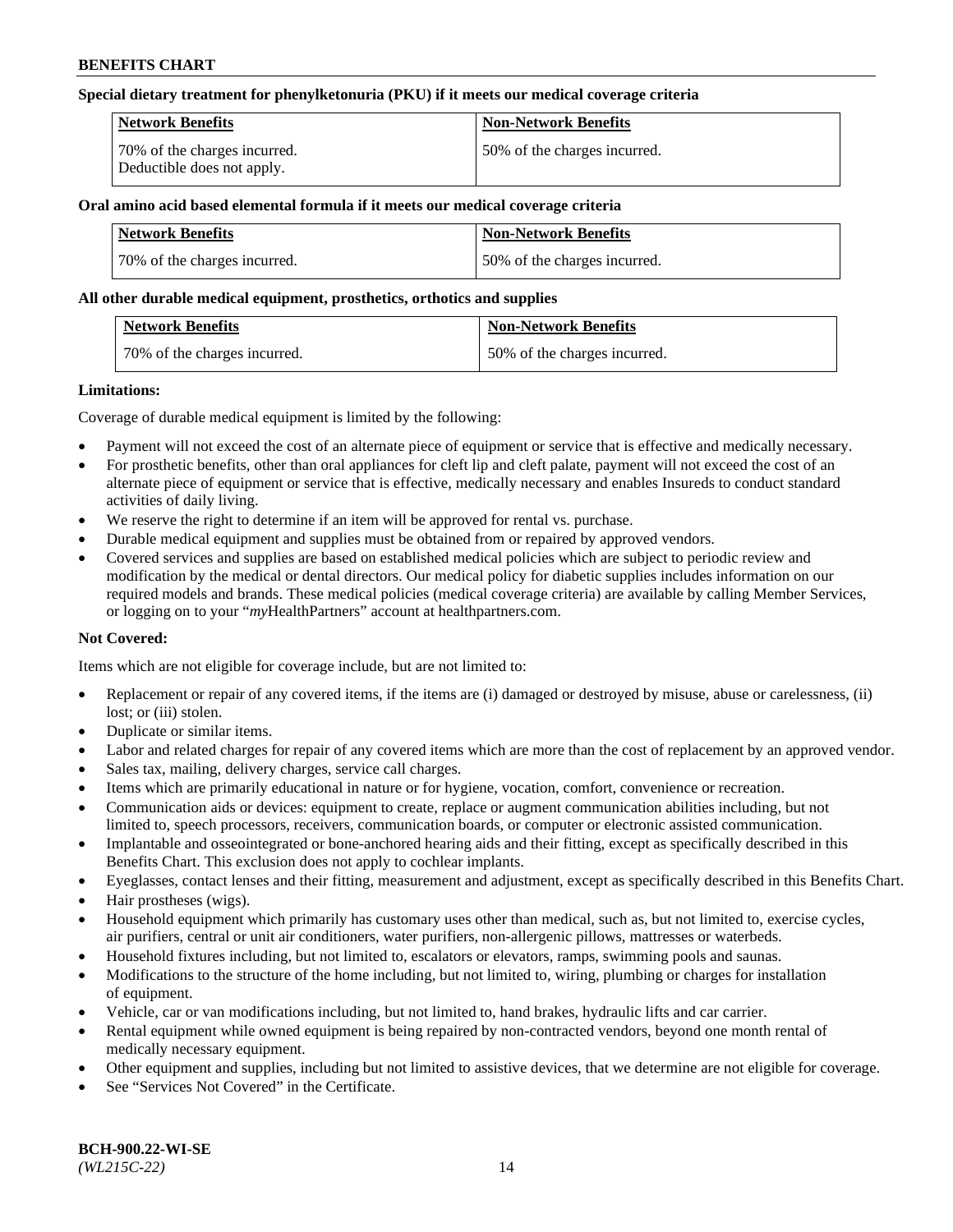# **EMERGENCY AND URGENTLY NEEDED CARE SERVICES**

## **Covered Services:**

We cover services for emergency care and urgently needed care if the services are otherwise eligible for coverage under the Certificate.

**Urgently needed care.** These are services to treat an unforeseen illness or injury that:

- are required in order to prevent a serious deterioration in your health; and
- cannot be delayed until the next available clinic or office hours.

| <b>Network Benefits</b>                                                                                                                                                                                                                                                                   | <b>Non-Network Benefits</b> |
|-------------------------------------------------------------------------------------------------------------------------------------------------------------------------------------------------------------------------------------------------------------------------------------------|-----------------------------|
| 70% of the charges incurred.                                                                                                                                                                                                                                                              | See Network Benefits.       |
| <b>First three visits</b>                                                                                                                                                                                                                                                                 |                             |
| The first three mental health and substance use disorder<br>treatment visits, urgent care visits, office visits,<br>convenience clinic visits, telephone visits and E-visits<br>(other than Virtuwell) combined in a calendar year are<br>covered at 100%, not subject to the deductible. |                             |
| Physician services are included; however, charges for<br>day treatment services, group visits, office procedures,<br>laboratory, radiology and other ancillary services are<br>not included and will be subject to the deductible and<br>coinsurance and/or copayment.                    |                             |

**Emergency care.** These are services to treat:

- the sudden, unexpected onset of illness or injury which, if left untreated or unattended until the next available clinic or office hours, would result in hospitalization; or
- a condition requiring professional health services immediately necessary to preserve life or stabilize health.

Emergency care includes emergency services as defined in Division BB, Title I, Section 102 of the Consolidated Appropriations Act of 2021.

When reviewing claims for coverage of emergency services, our medical director will take into consideration a reasonable layperson's belief that the circumstances required immediate medical care that could not wait until the next working day or next available clinic appointment.

### **Emergency care in a hospital emergency room, including professional services of a physician**

| <b>Network Benefits</b>      | <b>Non-Network Benefits</b> |
|------------------------------|-----------------------------|
| 70% of the charges incurred. | See Network Benefits.       |

#### **Inpatient emergency care in a hospital**

| <b>Network Benefits</b>      | Non-Network Benefits  |
|------------------------------|-----------------------|
| 70% of the charges incurred. | See Network Benefits. |

## **Not Covered:**

See "Services Not Covered" in the Certificate.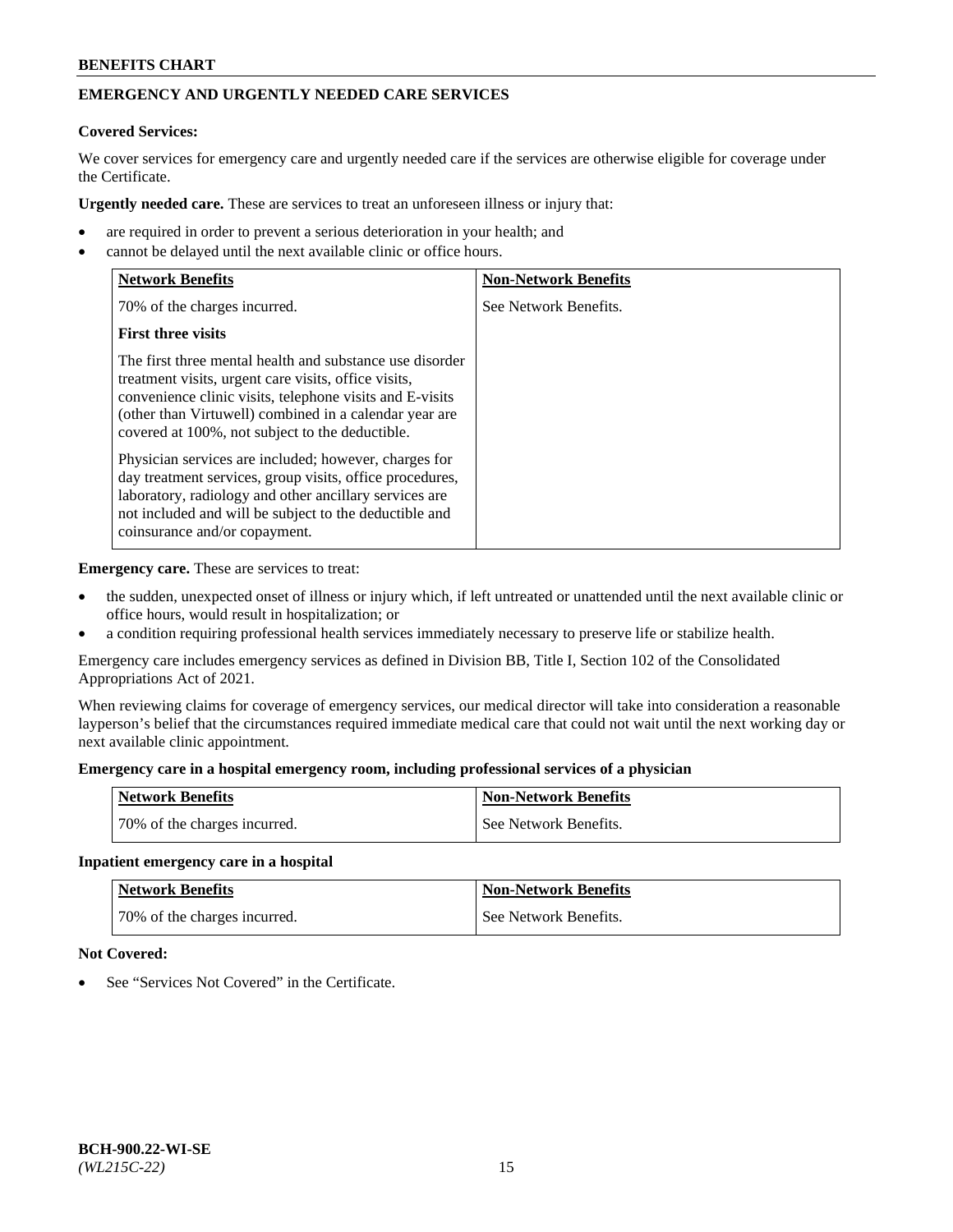## **GENE THERAPY**

## **Covered Services:**

We cover gene therapy treatment if it meets our medical coverage criteria.

| <b>Network Benefits</b>                                                                                                                                                                                 | <b>Non-Network Benefits</b> |
|---------------------------------------------------------------------------------------------------------------------------------------------------------------------------------------------------------|-----------------------------|
| Coverage level is same as corresponding Network<br>Benefits, depending on type of service provided such as<br>Office Visits for Illness or Injury, Inpatient or<br><b>Outpatient Hospital Services.</b> | No coverage.                |

## **Limitations:**

- Gene therapy must be provided by a designated provider.
- Specific types of gene therapy are limited to therapies and conditions specified in our medical coverage criteria.

## **Not Covered:**

See "Services Not Covered" in the Certificate.

## **HEALTH EDUCATION**

### **Covered Services:**

We cover education for preventive services and education for the management of chronic health problems (such as diabetes).

| <b>Network Benefits</b>                                     | <b>Non-Network Benefits</b>  |
|-------------------------------------------------------------|------------------------------|
| 100% of the charges incurred.<br>Deductible does not apply. | 50% of the charges incurred. |

#### **Not Covered:**

See "Services Not Covered" in the Certificate.

## **HOME-BASED COMPREHENSIVE HEALTH RISK ASSESSMENT**

#### **Covered Services:**

If you meet our criteria for coverage, you may qualify for our home-based comprehensive health risk assessment program. The program covers a health assessment with a designated nurse practitioner.

| <b>Network Benefits</b>                                     | <b>Non-Network Benefits</b> |
|-------------------------------------------------------------|-----------------------------|
| 100% of the charges incurred.<br>Deductible does not apply. | No coverage.                |

#### **Not Covered:**

See "Services Not Covered" in the Certificate.

## **HOME HEALTH SERVICES**

#### **Covered Services:**

We cover skilled nursing services, physical therapy, occupational therapy, speech therapy, respiratory therapy and other therapeutic services, non-routine prenatal and postnatal services, routine postnatal well child visits as described in our medical coverage criteria, phototherapy services for newborns, home health aide services and other eligible home health services when provided in your home, if you are homebound (i.e., unable to leave home without considerable effort due to a medical condition). Lack of transportation does not constitute homebound status. For phototherapy services for newborns and high risk prenatal services, supplies and equipment are included.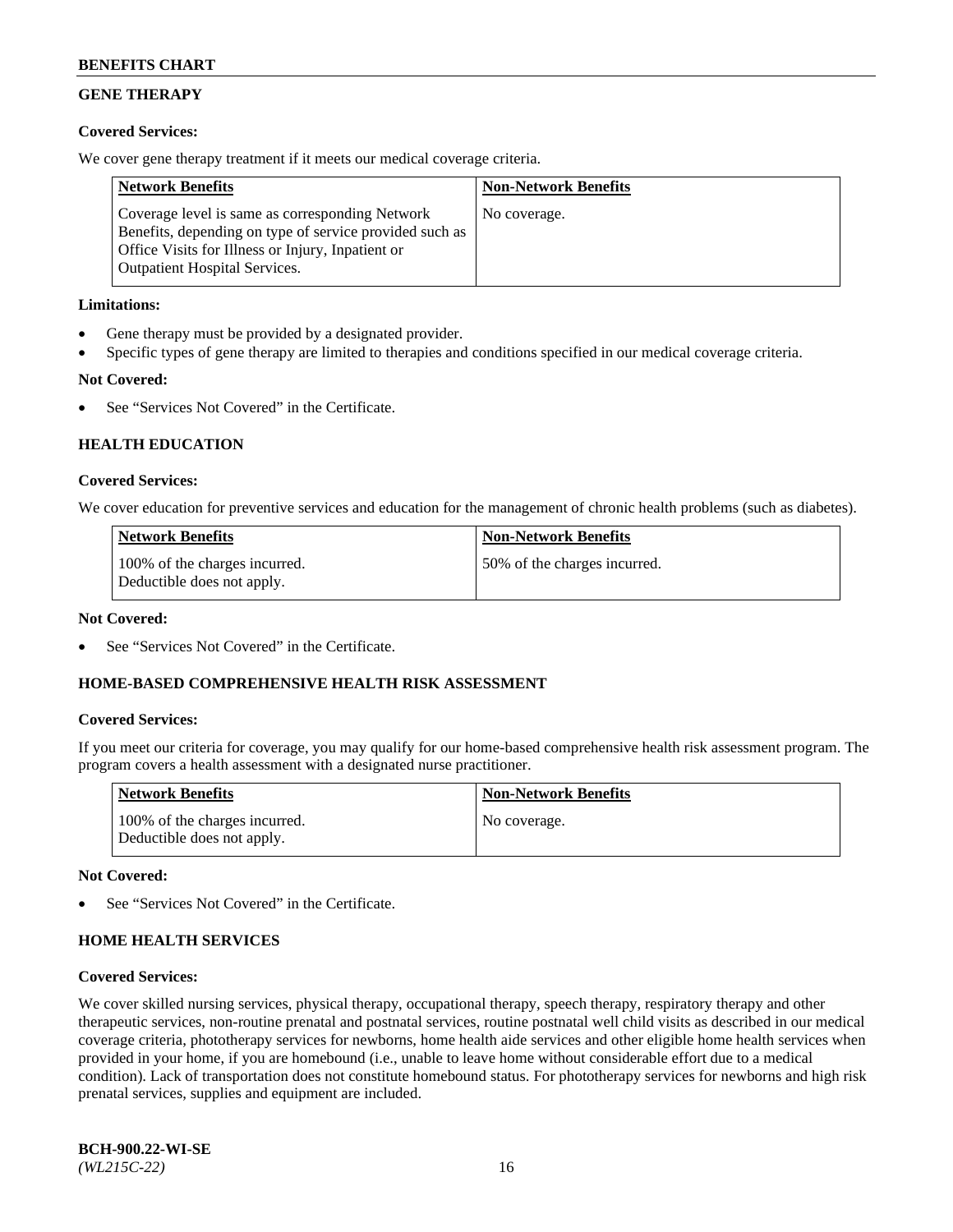We cover total parenteral nutrition/intravenous ("TPN/IV") therapy, equipment, supplies and drugs in connection with IV therapy. IV line care kits are covered under Durable Medical Equipment.

We cover palliative care benefits. Palliative care includes symptom management, education and establishing goals of care. We waive the requirement that you be homebound for a limited number of home visits for palliative care (as shown in this Benefits Chart), if you have a life-threatening, non-curable condition which has a prognosis of survival of two years or less. Additional palliative care visits are eligible under the home health services benefit if you are homebound and meet all other requirements defined in this section.

You do not need to be homebound to receive total parenteral nutrition/intravenous ("TPN/IV") therapy.

Home health services are eligible and covered only when:

- medically necessary; and
- provided as rehabilitative care, terminal care or maternity care; and
- ordered by a physician, and included in the written home care plan.

### **Physical therapy, occupational therapy, speech therapy, respiratory therapy, home health aide services and palliative care**

| <b>Network Benefits</b>      | <b>Non-Network Benefits</b>  |
|------------------------------|------------------------------|
| 70% of the charges incurred. | 50% of the charges incurred. |

## **TPN/IV therapy, skilled nursing services, non-routine prenatal/postnatal services, and phototherapy**

| <b>Network Benefits</b>       | Non-Network Benefits         |
|-------------------------------|------------------------------|
| 170% of the charges incurred. | 50% of the charges incurred. |

Each 24-hour visit (or shifts up to 24-hour visits) equals one visit and counts toward the Maximum visits for all other services shown below. Any visit that lasts less than 24 hours regardless of the length of the visit, will count as one visit toward the Maximum visits for all other services shown below. All visits must be medically necessary and benefit eligible.

#### **Routine postnatal well child visit**

| <b>Network Benefits</b>                                     | <b>Non-Network Benefits</b>  |
|-------------------------------------------------------------|------------------------------|
| 100% of the charges incurred.<br>Deductible does not apply. | 50% of the charges incurred. |

## **Maximum visits for palliative care**

If you are eligible to receive palliative care in the home and you are not homebound, there is a maximum of 12 visits per calendar year.

#### **Maximum visits for all services other than palliative care**

| Network Benefits             | <b>Non-Network Benefits</b>  |
|------------------------------|------------------------------|
| 60 visits per calendar year. | 30 visits per calendar year. |

Each visit provided under the Network Benefits and Non-Network Benefits counts toward the maximums shown under both Maximum visits sections. The routine postnatal well child visits do not count toward the visit limit.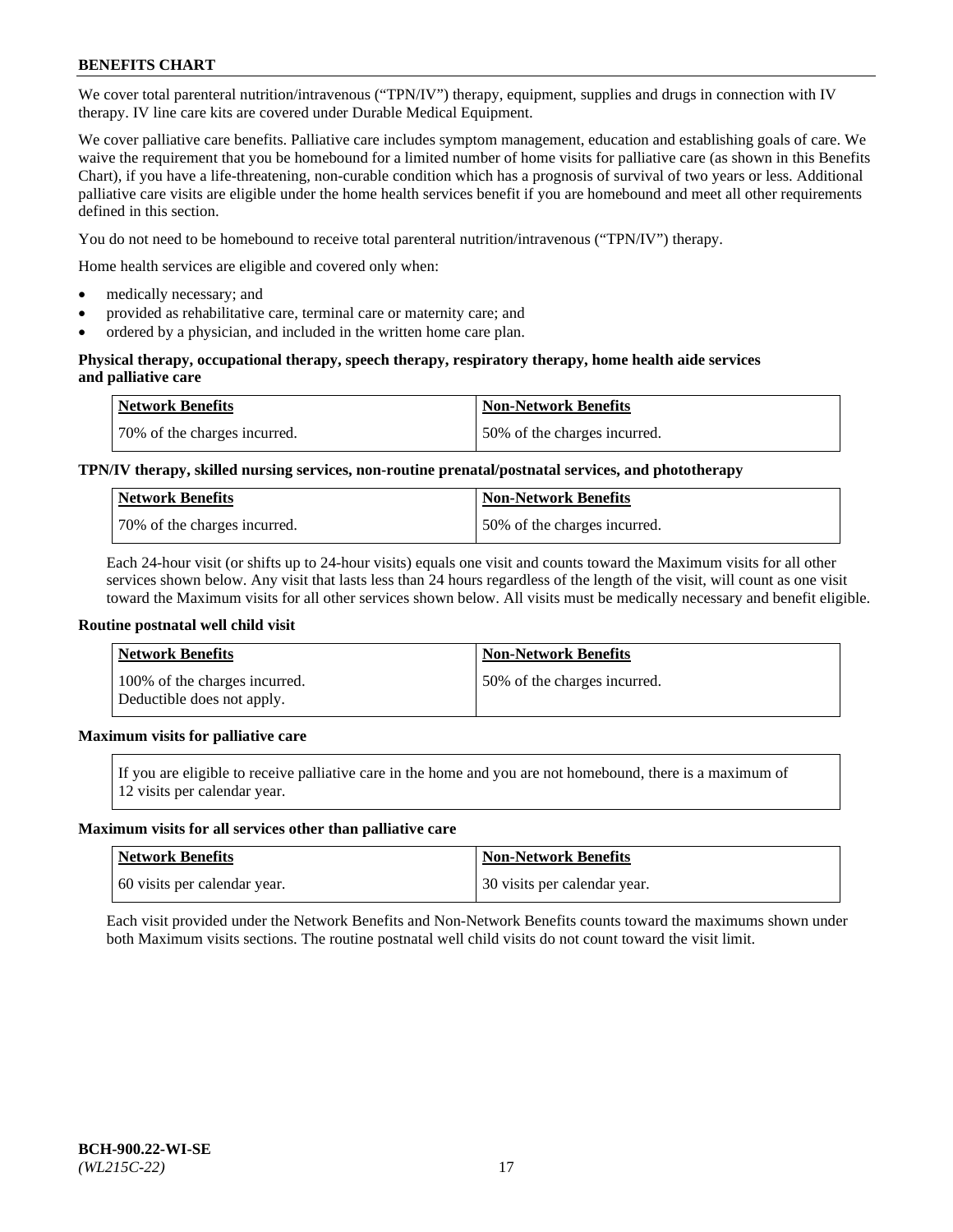### **Limitations:**

- Home health services are not provided as a substitute for a primary caregiver in the home or as relief (respite) for a primary caregiver in the home. We will not reimburse family members or residents in your home for the above services.
- A service shall not be considered a skilled nursing service merely because it is performed by, or under the direct supervision of, a licensed nurse. Where a service (such as tracheotomy suctioning or ventilator monitoring) or like services, can be safely and effectively performed by a non-medical person (or self-administered), without the direct supervision of a licensed nurse, the service shall not be regarded as a skilled nursing service, whether or not a skilled nurse actually provides the service. The unavailability of a competent person to provide a non-skilled service shall not make it a skilled service when a skilled nurse provides it. Only the skilled nursing component of so-called "blended" services (i.e. services which include skilled and non-skilled components) are covered under this Benefits Chart.

## **Not Covered:**

- Financial or legal counseling services.
- Housekeeping or meal services in your home.
- Private duty nursing services.
- Services provided by a family member or enrollee, or a resident in the enrollee's home.
- Vocational rehabilitation and recreational or educational therapy. Recreation therapy is therapy provided solely for the purpose of recreation, including, but not limited to: (a) requests for physical therapy or occupational therapy to improve athletic ability, and (b) braces or guards to prevent sports injuries.
- See "Services Not Covered" in the Certificate.

## **HOME HOSPICE SERVICES**

## **Applicable Definitions:**

**Part-time.** This is up to two hours of service per day, more than two hours is considered continuous care.

**Continuous Care.** This is from two to twelve hours of service per day provided by a registered nurse, licensed practical nurse, or home health aide, during a period of crisis in order to maintain a terminally ill patient at home.

**Appropriate Facility.** This is a nursing home, hospice residence, or other inpatient facility.

**Custodial Care Related to Hospice Services.** This means providing assistance in the activities of daily living and the care needed by a terminally ill patient which can be provided by primary caregiver (i.e., family member or friend) who is responsible for the patient's home care.

## **Covered Services:**

**Home hospice program.** We cover the services described below if you are terminally ill and accepted as a home hospice program participant. You must meet the eligibility requirements of the program, and elect to receive services through the home hospice program. The services will be provided in your home, with inpatient care available when medically necessary as described below. If you elect to receive hospice services, you do so in lieu of curative treatment for your terminal illness for the period you are enrolled in the home hospice program.

**Eligibility:** In order to be eligible to be enrolled in the home hospice program, you must: (1) be a terminally ill patient (prognosis of six months or less); (2) have chosen a palliative treatment focus (i.e., emphasizing comfort and supportive services rather than treatment attempting to cure the disease or condition); and (3) continue to meet the terminally ill prognosis as reviewed by our medical director or his or her designee over the course of care. You may withdraw from the home hospice program at any time.

**Eligible services:** Hospice services include the following services provided in accordance with an approved hospice treatment plan.

- Home health services:
	- o Part-time care provided in your home by an interdisciplinary hospice team (which may include a physician, nurse, social worker, and spiritual counselor) and medically necessary home health services are covered.
	- o One or more periods of continuous care in your home or in a setting which provides day care for pain or symptom management, when medically necessary, will be covered.
- Inpatient services: We cover medically necessary inpatient services.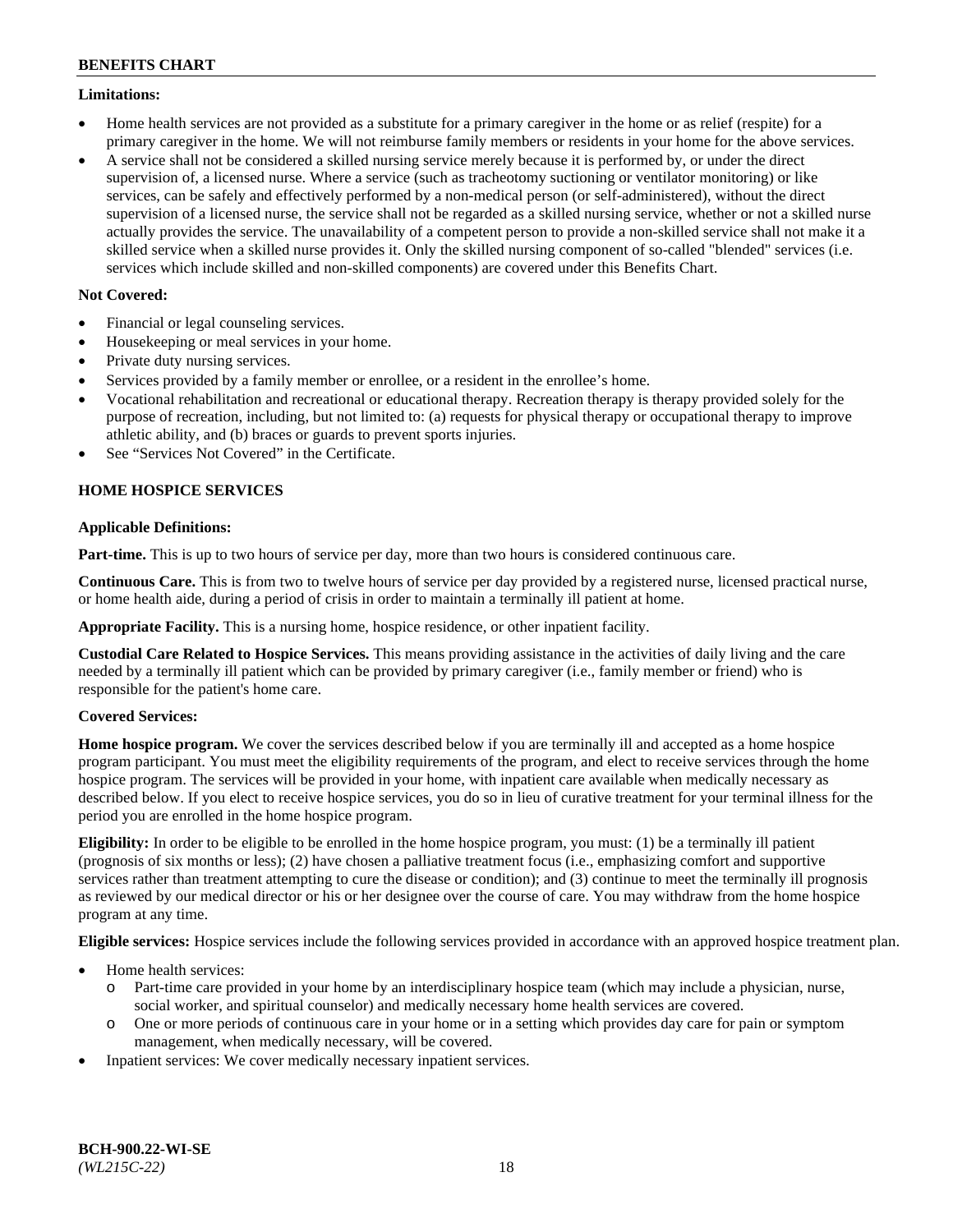- Other services:
	- o Respite care is covered for care in your home or in an appropriate facility, to give your primary caregivers (i.e., family members or friends) rest and/or relief when necessary in order to maintain a terminally ill patient at home.
	- o Medically necessary medications for pain and symptom management.
	- o Semi-electric hospital beds and other durable medical equipment are covered.
	- Emergency and non-emergency care is covered.

| Network Benefits             | Non-Network Benefits         |
|------------------------------|------------------------------|
| 70% of the charges incurred. | 50% of the charges incurred. |

Respite care is limited to 5 days per episode, and respite care and continuous care combined are limited to 30 days.

## **Not Covered:**

- Financial or legal counseling services.
- Housekeeping or meal services in your home.
- Custodial or maintenance care related to hospice services, whether provided in the home or in a nursing home.
- Any service not specifically described as covered services under this home hospice services benefits.
- Any services provided by members of your family or residents in your home.
- See "Services Not Covered" in the Certificate.

## **HOSPITAL AND SKILLED NURSING FACILITY SERVICES**

### **Covered Services:**

We cover services as described below.

## **Medical or surgical hospital services**

**Inpatient hospital services:** We cover the following medical or surgical services, for the treatment of acute illness or injury, which require the level of care only provided in an acute care facility. These services must be authorized by a physician.

Inpatient hospital services include: room and board; the use of operating or maternity delivery rooms; intensive care facilities; newborn nursery facilities; general nursing care, anesthesia, laboratory and diagnostic imaging services, radiation therapy, physical therapy, prescription drugs or other medications administered during treatment, blood and blood products (unless replaced), and blood derivatives, and other diagnostic or treatment related hospital services; physician and other professional medical and surgical services provided while in the hospital, including gender confirmation surgery that meets medical coverage criteria.

We cover, following a vaginal delivery, a minimum of 48 hours of inpatient care for the mother and newborn child. We cover, following a caesarean section delivery, a minimum of 96 hours of inpatient care for the mother and newborn child.

Group health plans and health insurance issuers generally may not, under Federal law, restrict benefits for any hospital length of stay in connection with childbirth for the mother of newborn child to less than 48 hours following a vaginal delivery, or less than 96 hours following a caesarean section. However, Federal law generally does not prohibit the mother's or newborn's attending provider, after consulting with the mother, from discharging the mother or her newborn earlier than 48 hours (or 96 hours as applicable). In any case plans and issuers may not, under Federal law, require that a provider obtain authorization from the plan or the insurance issuer for prescribing a length of stay not in excess of 48 hours (or 96 hours).

| <b>Network Benefits</b>      | <b>Non-Network Benefits</b>  |
|------------------------------|------------------------------|
| 70% of the charges incurred. | 50% of the charges incurred. |

Each Insured's admission or confinement, including that of a newborn child, is separate and distinct from the admission or confinement of any other Insured.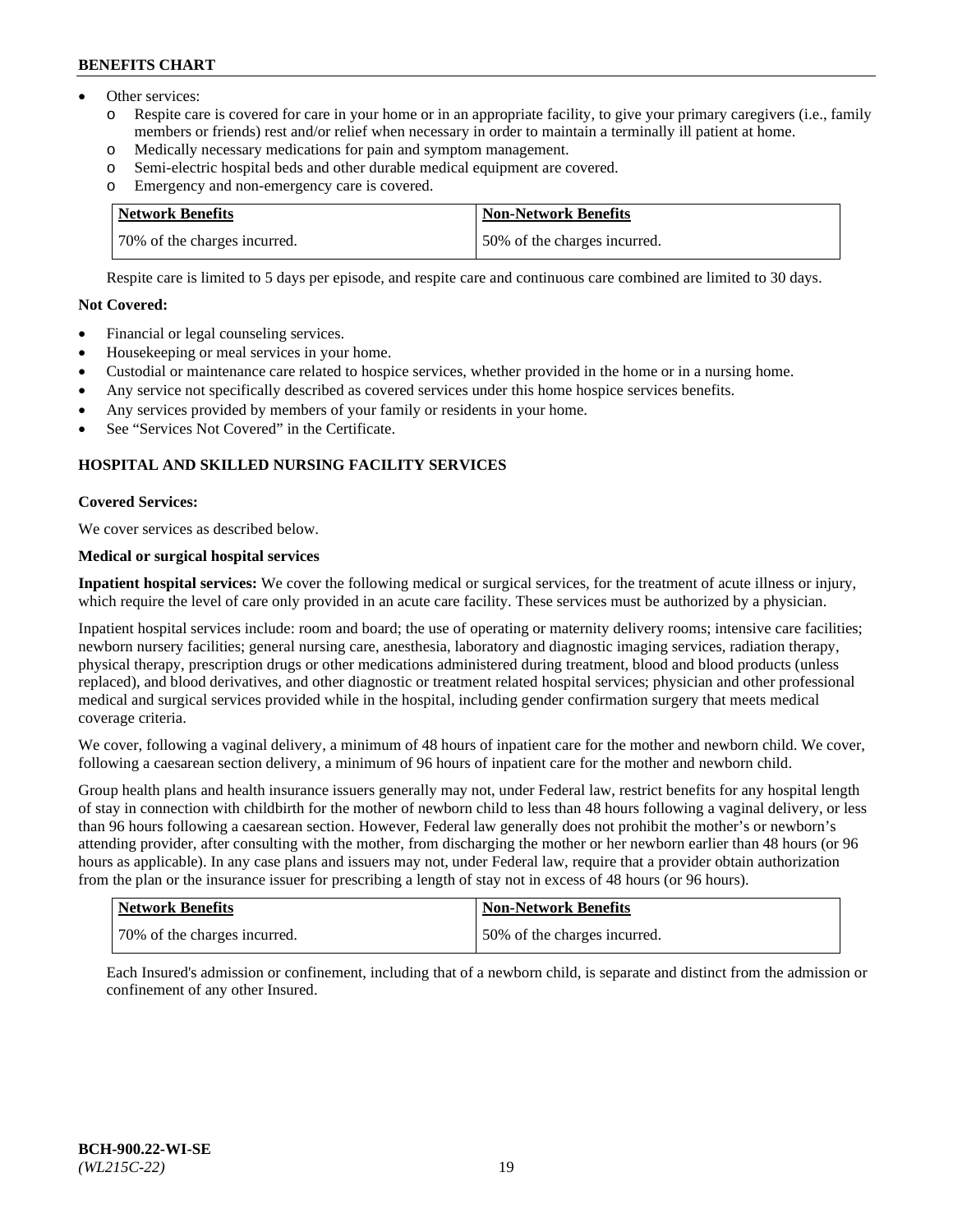**Outpatient hospital, ambulatory care or surgical facility services:** We cover the following medical and surgical services, for diagnosis or treatment of illness or injury on an outpatient basis. These services must be authorized by a physician.

Outpatient services include: use of operating rooms, maternity delivery rooms or other outpatient departments, rooms or facilities; and the following outpatient services: general nursing care, anesthesia, laboratory and diagnostic imaging services, radiation therapy, physical therapy, drugs administered during treatment, blood and blood products (unless replaced), and blood derivatives, and other diagnostic or treatment related outpatient services; physician and other professional medical and surgical services provided while an outpatient, including colonoscopies (starting at age 50, or under age 50 for people at high risk of colorectal cancer), and gender confirmation surgery that meets medical coverage criteria.

For Network Benefits, non-emergent, scheduled outpatient Magnetic Resonance Imaging (MRI) and Computed Tomography (CT) must be provided at a designated facility. Your physician or facility will obtain or verify prior authorization for these services, as needed.

To see the benefit level for diagnostic imaging services, laboratory services and physical therapy, see benefits under Diagnostic Imaging Services, Laboratory Services and Physical Therapy in this Benefits Chart.

| <b>Network Benefits</b>       | <b>Non-Network Benefits</b>  |
|-------------------------------|------------------------------|
| 170% of the charges incurred. | 50% of the charges incurred. |

### **Skilled nursing facility care:**

We cover room and board, daily skilled nursing and related ancillary services for post-acute treatment and rehabilitative care of illness or injury that meets medical coverage criteria. Rehabilitation services are limited to services where significant measurable progress is expected to occur within a reasonable period of time.

| Network Benefits                             | <b>Non-Network Benefits</b>                  |
|----------------------------------------------|----------------------------------------------|
| 70% of the charges incurred.                 | 50% of the charges incurred.                 |
| Limited to a 30-day maximum per confinement. | Limited to a 30-day maximum per confinement. |

Each day of services provided under the Network Benefits and Non-Network Benefits, combined, applies toward the maximum shown above.

#### **Not Covered:**

- Services for items for personal convenience, such as television rental, are not covered.
- See "Services Not Covered" in the Certificate.

## **INFERTILITY DIAGNOSIS**

#### **Covered Services:**

We cover the diagnosis of infertility. These services include diagnostic procedures and tests provided in connection with an infertility evaluation, office visits and consultations to diagnose infertility.

| Network Benefits             | <b>Non-Network Benefits</b>  |
|------------------------------|------------------------------|
| 70% of the charges incurred. | 50% of the charges incurred. |

Coverage is limited to office visits and consultations to diagnose infertility. Treatment is not covered.

#### **Not Covered:**

- Infertility/fertility treatment, including, but not limited to, office visits, laboratory services, diagnostic imaging services and fertility drugs; reversal of sterilization; and sperm, ova or embryo acquisition, retrieval or storage; however, we cover office visits and consultations to diagnose infertility.
- Services related to the establishment of surrogate pregnancy and fees for a surrogate. However, pregnancy and maternity services are covered for an Insured under this Benefits Chart, including a surrogate pregnancy.
- See "Services Not Covered" in the Certificate.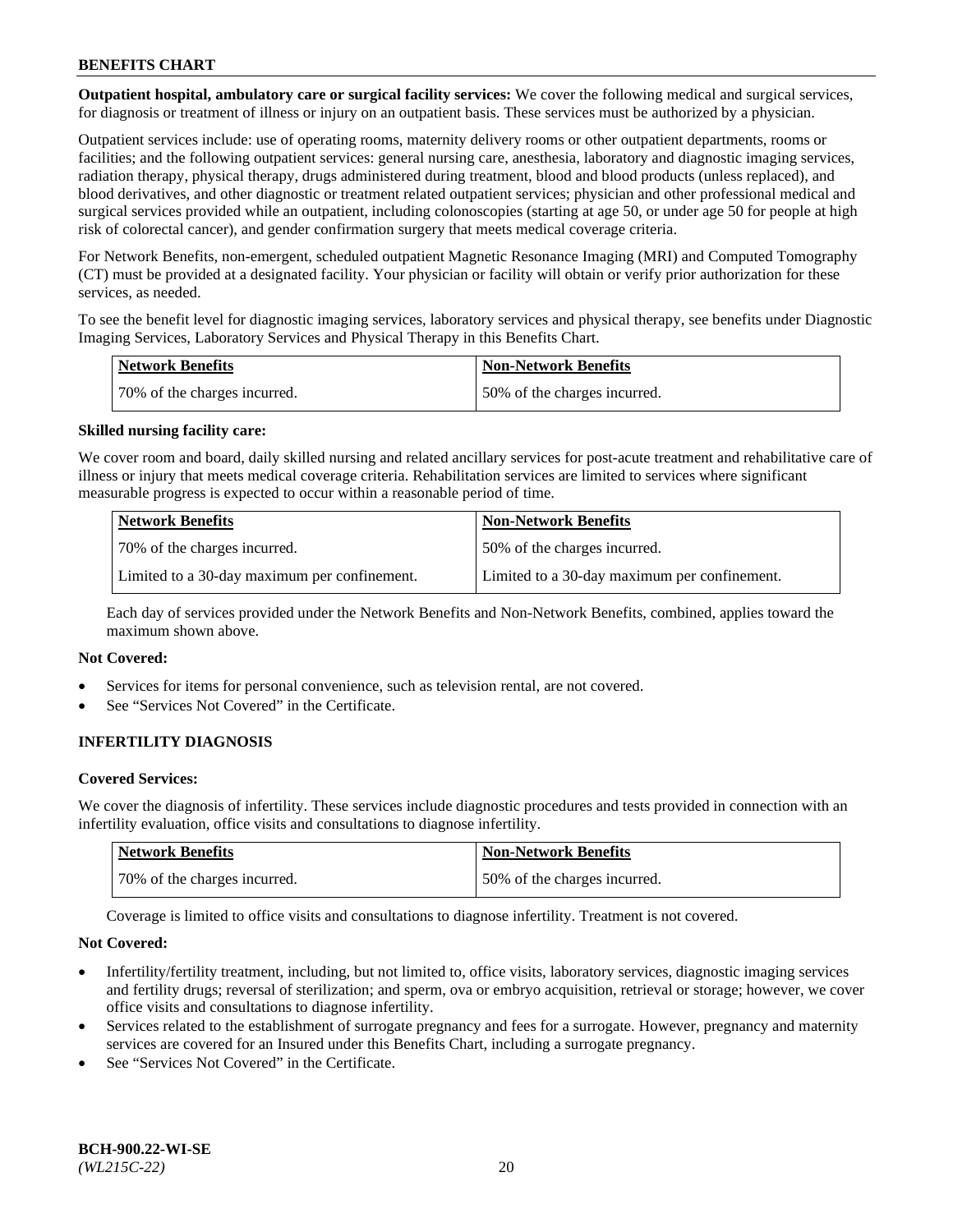## **LABORATORY SERVICES**

## **Covered Services:**

We cover laboratory tests when ordered by a provider and provided in a clinic or outpatient hospital facility. This includes blood tests to detect lead exposure in children between the ages of 6 months and 72 months.

To see the benefit level for inpatient hospital or skilled nursing facility services, see benefits under "Inpatient Hospital and Skilled Nursing Facility Services" in this Benefits Chart.

## **Prostate-specific antigen (PSA) testing**

| <b>Network Benefits</b>      | <b>Non-Network Benefits</b>  |
|------------------------------|------------------------------|
| 70% of the charges incurred. | 50% of the charges incurred. |

## **All other laboratory services**

## **Services for illness or injury**

| Network Benefits             | <b>Non-Network Benefits</b>  |
|------------------------------|------------------------------|
| 70% of the charges incurred. | 50% of the charges incurred. |

## **Preventive services**

Laboratory services associated with preventive services are covered at the benefit level shown in the "Preventive Services" section of this Benefits Chart.

## **Not Covered:**

See "Services Not Covered" in the Certificate.

## **MASTECTOMY RECONSTRUCTION BENEFIT**

## **Covered Services:**

We cover reconstruction of the breast on which the mastectomy has been performed; surgery and reconstruction of the other breast to produce symmetrical appearance, and prostheses and physical complications of all stages of mastectomy, including lymphedemas.

| <b>Network Benefits</b>                               | <b>Non-Network Benefits</b>                           |
|-------------------------------------------------------|-------------------------------------------------------|
| Coverage level is same as corresponding Network       | Coverage level is same as corresponding Non-Network   |
| Benefits, depending on type of service provided, such | Benefits, depending on type of service provided, such |
| as Office Visits for Illness or Injury, Inpatient or  | as Office Visits for Illness or Injury, Inpatient or  |
| <b>Outpatient Hospital Services.</b>                  | <b>Outpatient Hospital Services.</b>                  |

## **Not Covered:**

See "Services Not Covered" in the Certificate.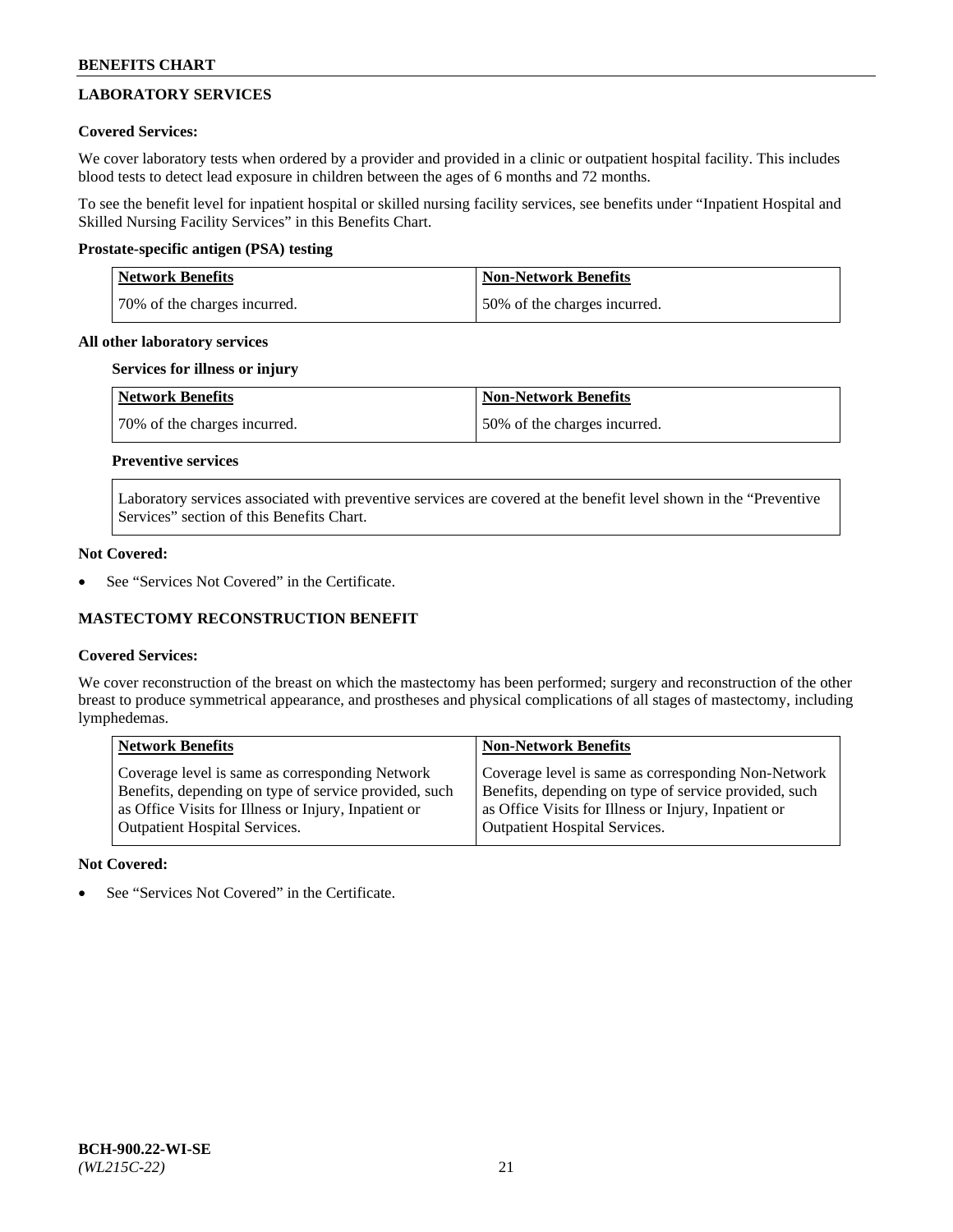## **MEDICATION THERAPY DISEASE MANAGEMENT PROGRAM**

### **Covered Services:**

If you meet our criteria for coverage, you may qualify for our Medication Therapy Disease Management Program.

The program covers consultations with a designated Network pharmacist.

Covered services are based on established medical policies, which are subject to periodic review and modification by the medical directors. These medical policies (medical coverage criteria) are available by calling Member Services, or logging on to your "*my*HealthPartners" account at [healthpartners.com.](http://www.healthpartners.com/)

| <b>Network Benefits</b>                                     | <b>Non-Network Benefits</b> |
|-------------------------------------------------------------|-----------------------------|
| 100% of the charges incurred.<br>Deductible does not apply. | No coverage.                |

### **Not Covered:**

See "Services Not Covered" in the Certificate.

## **OFFICE VISITS FOR ILLNESS OR INJURY**

#### **Covered Services:**

We cover the following when medically necessary: professional medical and surgical services and related supplies, including biofeedback, of physicians and other health care providers; blood and blood products (unless replaced) and blood derivatives.

We cover diagnosis and treatment of illness or injury to the eyes. Where contact or eye glass lenses are prescribed as medically necessary for the post-operative treatment of cataracts or for the treatment of aphakia, acute or chronic corneal pathology, or keratoconus, we cover the initial evaluation, lenses and fitting. Insureds must pay for lens replacement beyond the initial pair.

Services received via video, E-visit or telephone are covered under the "Telehealth/Telemedicine Services" section.

#### **Office visits**

| <b>Network Benefits</b>      | <b>Non-Network Benefits</b>  |
|------------------------------|------------------------------|
| 70% of the charges incurred. | 50% of the charges incurred. |

#### **Convenience clinics**

| Network Benefits             | <b>Non-Network Benefits</b>  |
|------------------------------|------------------------------|
| 70% of the charges incurred. | 50% of the charges incurred. |

#### **First three visits**

The first three mental health and substance use disorder treatment visits, urgent care visits, office visits, convenience clinic visits, telephone visits and E-visits (other than Virtuwell) combined in a calendar year are covered at 100%, not subject to the deductible.

Physician services are included; however, charges for day treatment services, group visits, office procedures, laboratory, radiology and other ancillary services are not included and will be subject to the deductible and coinsurance and/or copayment.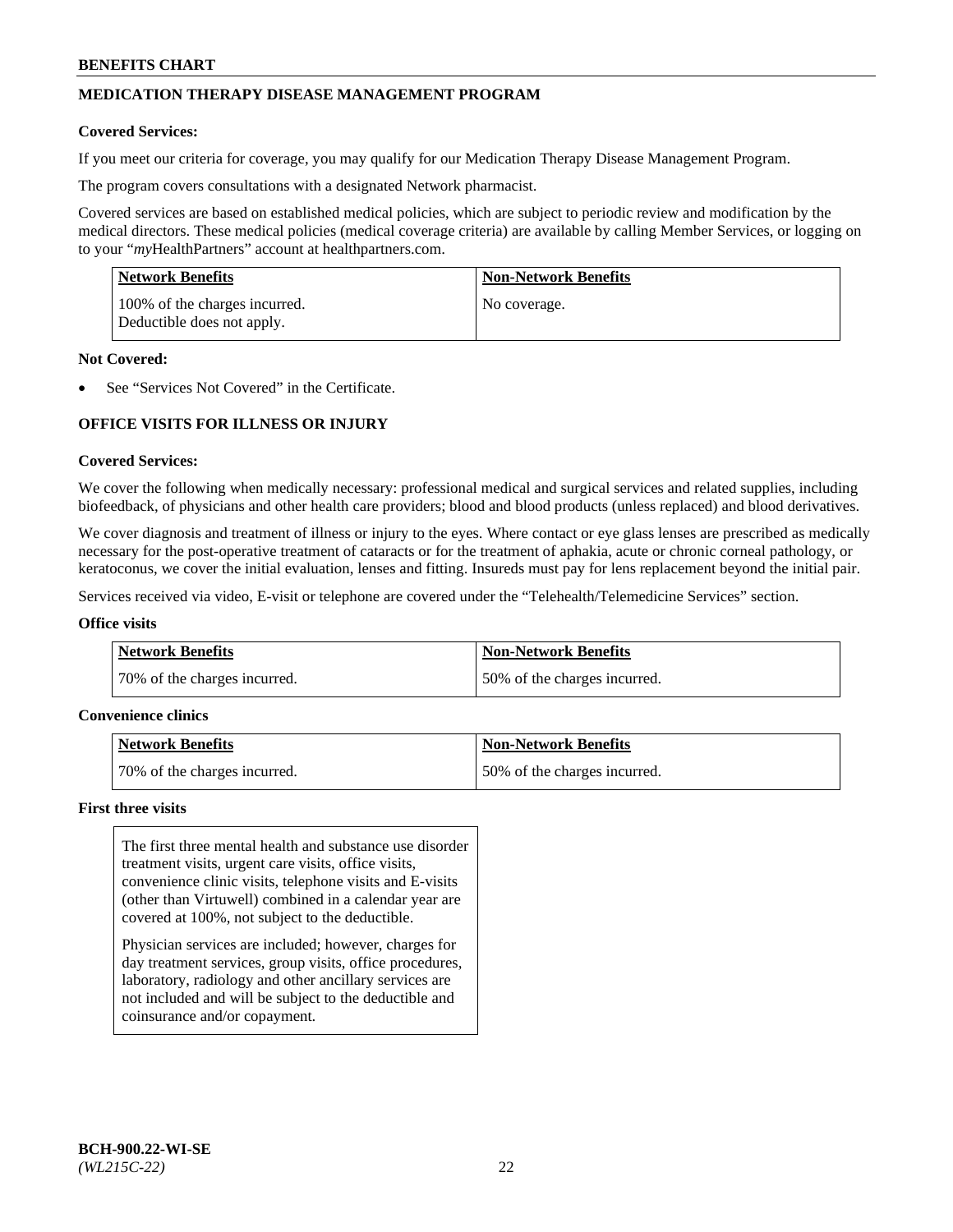### **Injections administered in a physician's office, other than immunizations**

#### **Allergy injections**

| <b>Network Benefits</b>      | Non-Network Benefits         |
|------------------------------|------------------------------|
| 70% of the charges incurred. | 50% of the charges incurred. |

#### **All other injections**

| <b>Network Benefits</b>      | <b>Non-Network Benefits</b>  |
|------------------------------|------------------------------|
| 70% of the charges incurred. | 50% of the charges incurred. |

### **Not Covered:**

- Court ordered treatment, except as described in this Benefits Chart. Any resulting court ordered treatment for mental health services will be subject to the Certificate's requirement for medical necessity.
- See "Services Not Covered" in the Certificate.

## **PEDIATRIC EYEWEAR**

### **Covered Services:**

We cover pediatric eyewear for children.

Routine eye exams are covered under the "Preventive Services" section.

| <b>Network Benefits</b>      | <b>Non-Network Benefits</b> |
|------------------------------|-----------------------------|
| 70% of the charges incurred. | No coverage.                |

### **Limitations:**

- Coverage under this provision will continue until the end of the month in which the child turns age 19.
- Limited to one of the following per calendar year:
	- o one pair of eyeglasses including one set of prescription lenses, frames from our designated eyewear collection and anti-scratch coating; or
	- o one pair of non-disposable contact lenses; or
	- o a one-year supply of disposable contact lenses.
- Contact lens fittings are limited to two per calendar year.

## **Not Covered:**

- Frames that are not included in our designated eyewear collection. However, one pair of lenses will be covered if an Insured chooses frames outside our designated eyewear collection.
- More than one pair of lenses or frames or non-disposable contacts per calendar year, regardless of the reason. This includes replacement of eyeglasses or contact lenses due to loss, breakage, theft, or change in prescription.
- Safety glasses or goggles for sports or vocational reasons.
- Upgrades including, but not limited to, UV protection and no-line multifocal lenses.
- See "Services Not Covered" in the Certificate.

## **PHYSICAL THERAPY, OCCUPATIONAL THERAPY, SPEECH THERAPY AND OTHER SPECIFIED THERAPIES**

## **Covered Services:**

We cover the following physical therapy, occupational therapy and speech therapy services:

- Medically necessary rehabilitative care to correct the effects of illness or injury.
- Habilitative care rendered for congenital, developmental or medical conditions which have significantly limited the successful initiation of normal speech and normal motor development.

Massage therapy which is performed in conjunction with other treatment/modalities by a physical or occupational therapist is part of a prescribed treatment plan and is not billed separately is covered.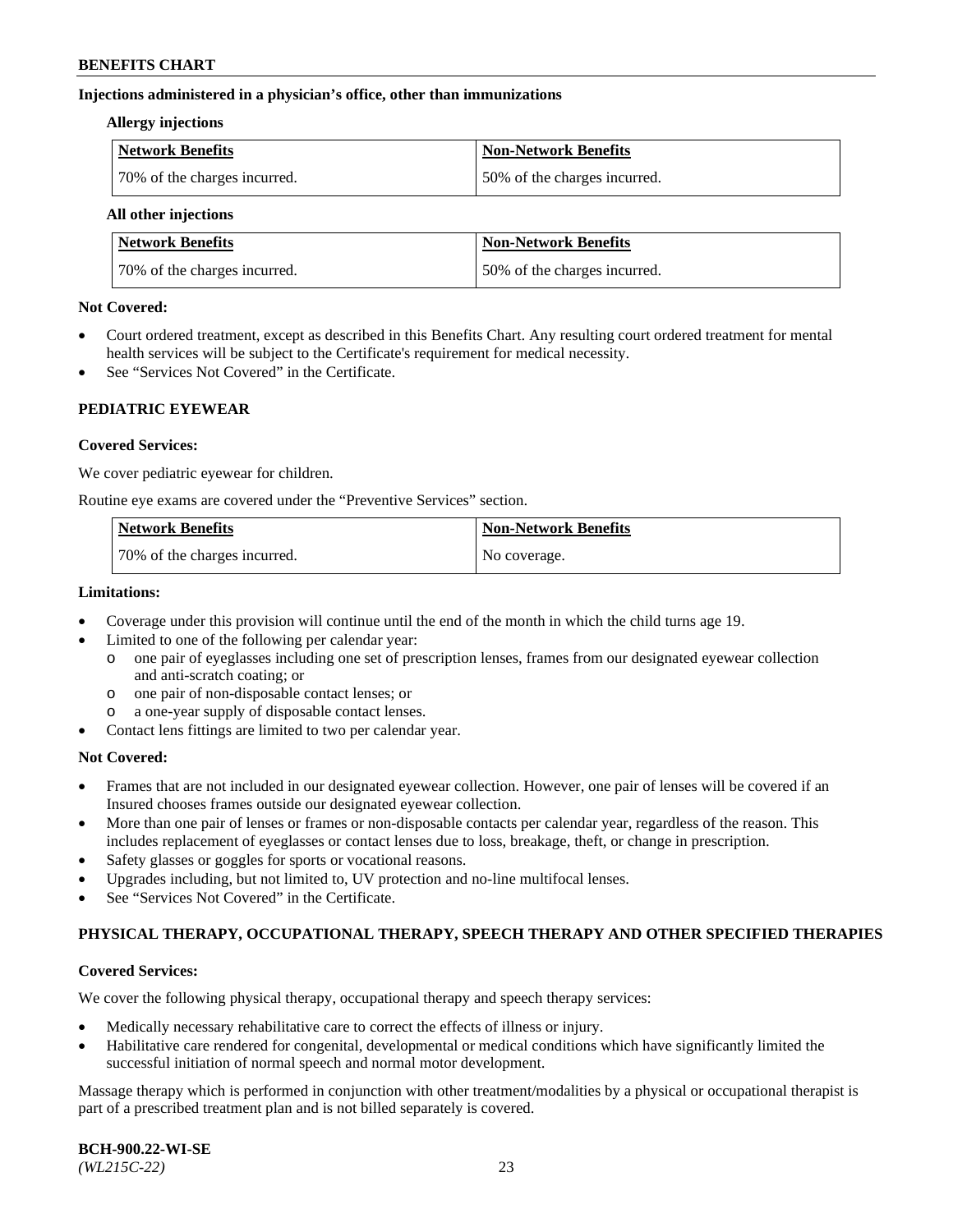We cover services provided in a clinic. To see the benefit level for inpatient hospital or skilled nursing facility services, see benefits under "Inpatient Hospital and Skilled Nursing Facility Services".

## **Rehabilitative care**

| <b>Network Benefits</b>                                                                       | <b>Non-Network Benefits</b>                                                                   |
|-----------------------------------------------------------------------------------------------|-----------------------------------------------------------------------------------------------|
| 70% of the charges incurred.                                                                  | 50% of the charges incurred.                                                                  |
| Physical, Occupational and Speech Therapy are<br>limited to 20 visits each per calendar year. | Physical, Occupational and Speech Therapy are<br>limited to 20 visits each per calendar year. |

### **In addition to the services provided above, we cover a minimum of:**

- 20 visits per calendar year for pulmonary rehabilitation.
- 36 visits per calendar year for cardiac rehabilitation.
- 30 visits per calendar year for post-cochlear implant aural therapy.
- 20 visits per calendar year for cognitive rehabilitation.

The maximum number of visits is combined for Network Benefits and Non-Network Benefits.

## **Habilitative services**

| <b>Network Benefits</b>                                                                       | <b>Non-Network Benefits</b>                                                                   |
|-----------------------------------------------------------------------------------------------|-----------------------------------------------------------------------------------------------|
| 70% of the charges incurred.                                                                  | 50% of the charges incurred.                                                                  |
| Physical, Occupational and Speech Therapy are<br>limited to 20 visits each per calendar year. | Physical, Occupational and Speech Therapy are<br>limited to 20 visits each per calendar year. |

The maximum number of visits is combined for Network Benefits and Non-Network Benefits.

## **Not Covered:**

- Massage therapy for the purpose of comfort or convenience of the Insured.
- See "Services Not Covered" in the Certificate.

## **PRE-DIABETES DISEASE MANAGEMENT PROGRAM**

## **Covered Services:**

If you meet criteria for coverage, you may qualify for the Pre-Diabetes Disease Management Program through Omada Health. The program covers group health coaching which focuses on weight loss, exercise, behavior modification and health education at select locations determined by the plan.

| <b>Network Benefits</b>                                     | <b>Non-Network Benefits</b> |
|-------------------------------------------------------------|-----------------------------|
| 100% of the charges incurred.<br>Deductible does not apply. | Not applicable.             |

## **Not Covered:**

See "Services Not Covered" in the Certificate.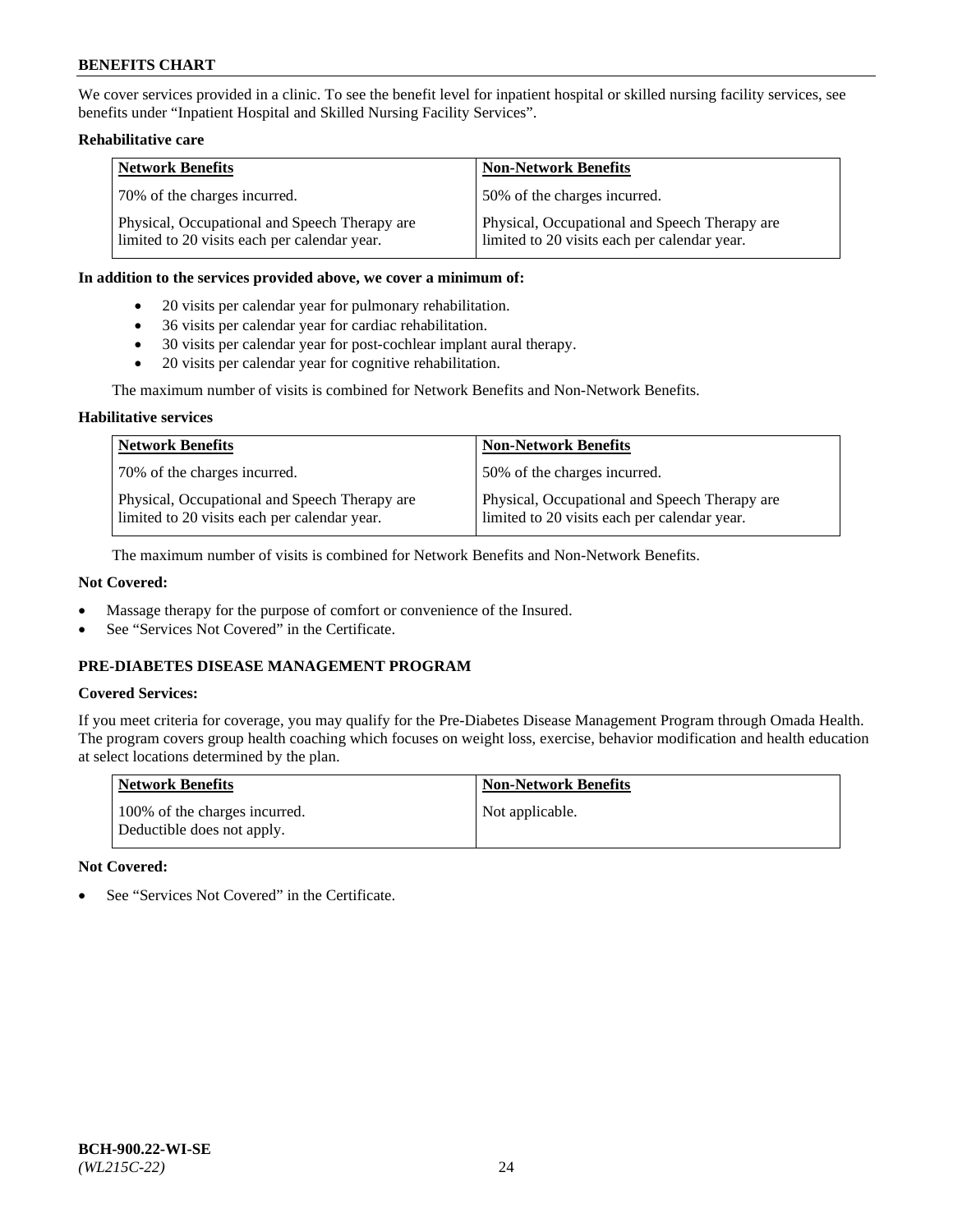## **PRESCRIPTION DRUG SERVICES**

### **Covered Services:**

We cover prescription drugs and medications that can be self-administered or are administered in a physician's office.

We will refill a prescription for eye drops covered under this Benefits Chart if the Insured requests a refill and the original prescription specified that additional quantities would be needed, providing the refill request does not exceed the quantities needed, and the following conditions are met:

- If the Insured requests a 30-day refill supply, the request must be made between 22 and 30 days of the later of (a) the original date that the prescription was distributed to the Insured or (b) the date that the most recent refill was distributed to the Insured; or
- If the Insured requests a 90-day refill supply, the request must be made between 67 and 90 days of the later of (a) the original date that the prescription was distributed to the Insured or (b) the date that the most recent refill was distributed to the Insured.

### **For Network Benefits, drugs and medications must be obtained at a Network pharmacy.**

### **If a copayment is required, you must pay one copayment for each 31-day supply, or portion thereof.**

## **Outpatient drugs (except as specified below)**

| <b>Network Benefits</b>                                                                                                                                                                                           | <b>Non-Network Benefits</b>  |
|-------------------------------------------------------------------------------------------------------------------------------------------------------------------------------------------------------------------|------------------------------|
| 100% of the charges incurred, subject to a copayment of<br>\$5 for generic low cost formulary drugs and 100% of<br>the charges incurred, subject to a copayment of \$25 for<br>generic high cost formulary drugs. | 50% of the charges incurred. |
| Brand name formulary drugs are covered at 100% of the<br>charges incurred, subject to a copayment of \$60.                                                                                                        |                              |
| In no event will your cost for a formulary insulin drug<br>exceed \$25.                                                                                                                                           |                              |
| Non-formulary drugs are covered at 100% of the<br>charges incurred, subject to a copayment of \$150.                                                                                                              |                              |
| Deductible does not apply.                                                                                                                                                                                        |                              |

**Oral chemotherapy drugs** are included on the specialty drug list. However, you pay the applicable outpatient drug copayment. As required by Wisconsin law, your maximum copayment will not be more than \$100 per prescription for a 31-day supply.

## **Mail order drugs**

| <b>Network Benefits</b>                                                                                                                                                         | <b>Non-Network Benefits</b>                                                                                                |
|---------------------------------------------------------------------------------------------------------------------------------------------------------------------------------|----------------------------------------------------------------------------------------------------------------------------|
| For your convenience, you may also get up to a<br>93-day supply of outpatient prescription drugs that<br>can be self-administered through the designated mail<br>order service. | Mail order drugs are only available through the<br>designated mail order service.<br>See Network Mail Order Drugs Benefit. |
| Specialty drugs are not available through the mail<br>order service.                                                                                                            |                                                                                                                            |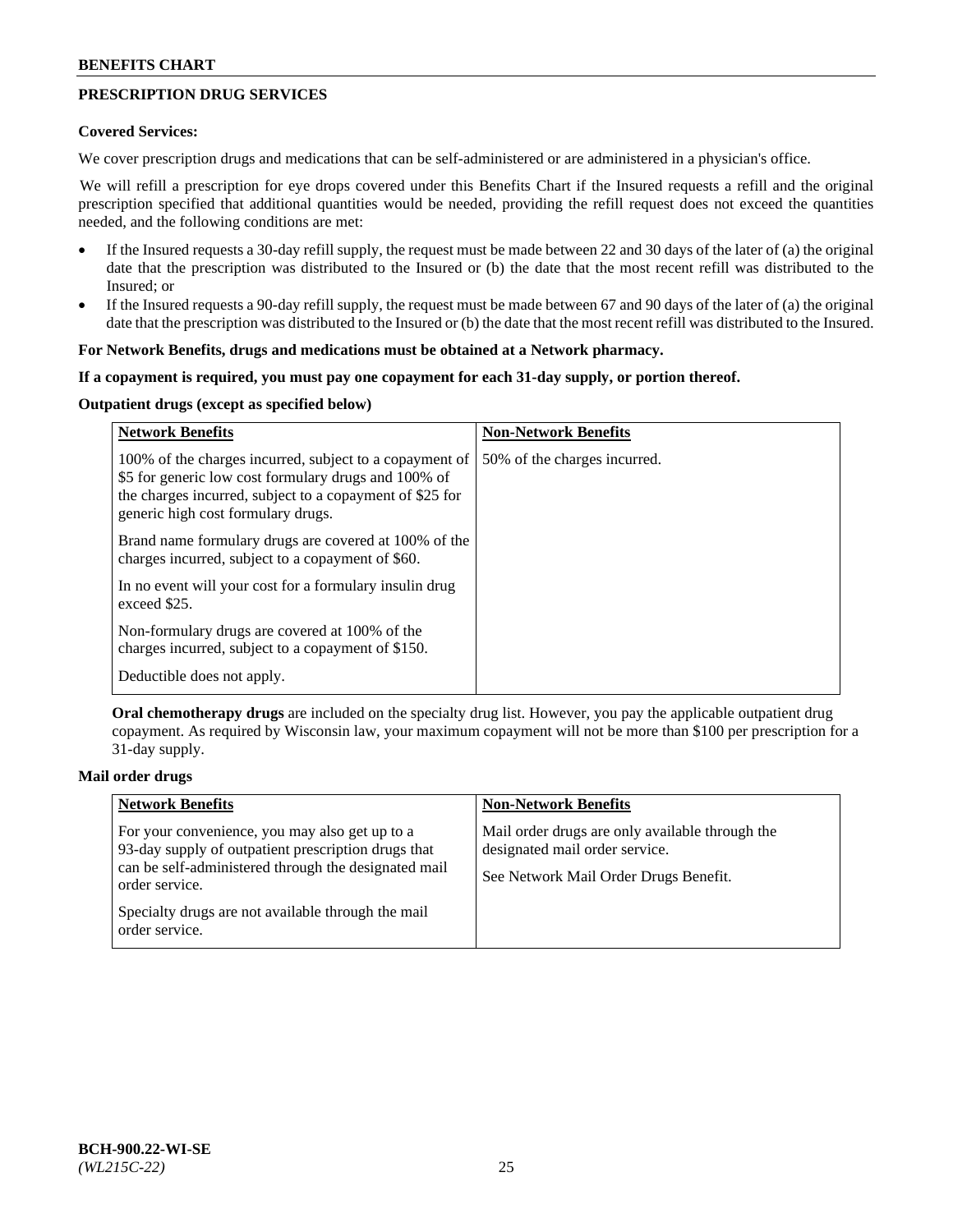## **Specialty drugs which are self-administered**

| <b>Network Benefits</b>                                                                                              | <b>Non-Network Benefits</b> |
|----------------------------------------------------------------------------------------------------------------------|-----------------------------|
| 80% of the charges incurred.<br>Deductible does not apply.                                                           | No coverage.                |
| Specialty drugs are limited to drugs on the<br>specialty drug list and must be obtained from a<br>designated vendor. |                             |

**Oral chemotherapy drugs** are included on the specialty drug list. However, you pay the applicable outpatient drug copayment. As required by Wisconsin law, your maximum copayment will not be more than \$100 per prescription for a 31-day supply.

## **Tobacco cessation drugs. All FDA approved tobacco cessation drugs are covered.**

| <b>Network Benefits</b>                                     | <b>Non-Network Benefits</b>  |
|-------------------------------------------------------------|------------------------------|
| 100% of the charges incurred.<br>Deductible does not apply. | 50% of the charges incurred. |

### **Contraceptive drugs**

| <b>Network Benefits</b>                                                                                                                                         | <b>Non-Network Benefits</b>  |
|-----------------------------------------------------------------------------------------------------------------------------------------------------------------|------------------------------|
| 100% of the charges incurred for formulary drugs.<br>Deductible does not apply.                                                                                 | 50% of the charges incurred. |
| If a physician requests that a non-formulary<br>contraceptive drug be dispensed as written, the drug<br>will be covered at 100%, not subject to the deductible. |                              |

**ACA preventive medications.** We cover preventive medications currently recommended by USPSTF with an A or B rating if they are prescribed by your medical provider and they are listed on our Commercial ACA Preventive Drug List. Preventive medications are subject to periodic review and modification. Changes would be effective in accordance with the federal rules and reflected in our current medical coverage criteria for preventive care services.

| <b>Network Benefits</b>                                     | <b>Non-Network Benefits</b>  |
|-------------------------------------------------------------|------------------------------|
| 100% of the charges incurred.<br>Deductible does not apply. | 50% of the charges incurred. |

**Limitations:**

- Certain drugs may require prior authorization as indicated on the formulary. HealthPartners may require prior authorization for the drug and also the site where the drug will be provided. Certain drugs are subject to our utilization review process and quantity limits.
- Certain non-formulary drugs require prior authorization. In addition, certain drugs may be subject to any quantity limits applied as part of our trial program. The trial drug program applies to new prescriptions for certain drugs which have high toxicity, low tolerance, high costs and/or high potential for waste. Trial drugs are indicated on the formulary and/or the specialty drug list. Your first fill of a trial drug may be limited to less than a month supply. If the drug is well tolerated and effective, you will receive the remainder of your first month supply.
- If an Insured requests a brand name drug when there is a generic equivalent, the brand name drug will be covered up to the charge that would apply to the generic drug, minus any required copayment. If a physician requests that a brand name drug be dispensed as written, the drug will be paid at the non-formulary benefit.
- We may require insureds to try over-the-counter (OTC) drug alternatives before approving more costly formulary prescription drugs.
- Unless otherwise specified in the "Prescription Drug Services" section, you may receive up to a 31-day supply per prescription.
- A 93-day supply will be covered and dispensed only at pharmacies that participate in our extended day supply program.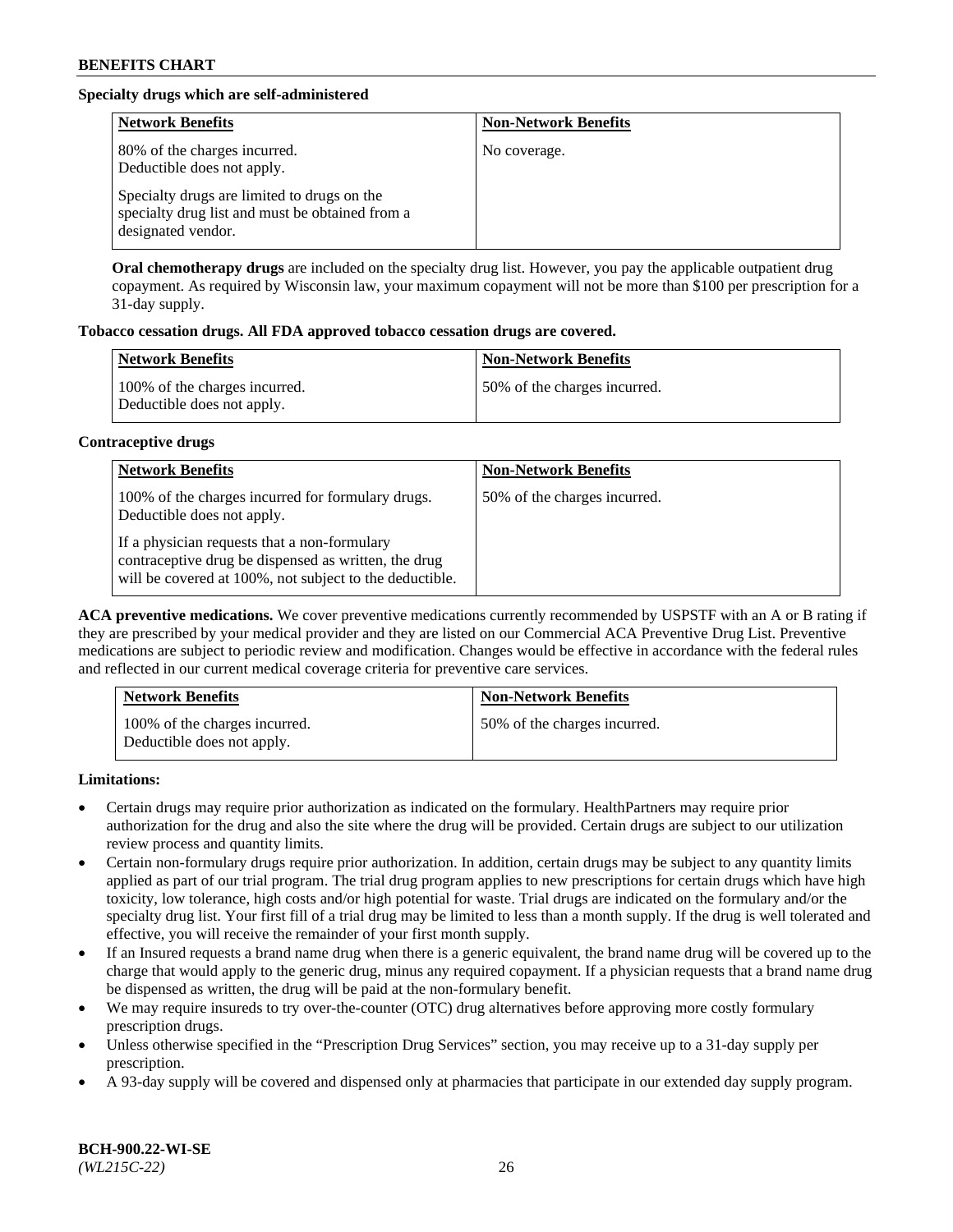- New prescriptions to treat certain chronic conditions are limited to a 31-day supply.
- No more than a 31-day supply of specialty drugs will be covered and dispensed at a time, unless it is a manufacturer supplied drug that cannot be split that supplies the insured with more than a 31-day supply.

**Not Covered:**Replacement of prescription drugs, medications, equipment and supplies due to loss, damage or theft.

- Nonprescription (over-the-counter) drugs or medications, including, but not limited to, vitamins, supplements, homeopathic remedies, and non-FDA approved drugs, unless listed on the formulary and prescribed by a physician or legally authorized health care provider under applicable state and federal law. This exclusion does not include over-thecounter contraceptives for women as allowed under the Affordable Care Act when the Insured obtains a prescription for the item. In addition, if the Insured obtains a prescription, this exclusion does not include aspirin to prevent cardiovascular disease for men and women of certain ages; folic acid supplements for women who may become pregnant; fluoride chemoprevention supplements for children without fluoride in their water source; and iron supplements for children ages 6-12 months who are at risk for anemia.
- All drugs for the treatment of sexual dysfunction.
- All drugs for the treatment of growth deficiency.
- Fertility drugs.
- Medical cannabis.
- Drugs on the Excluded Drug List. The Excluded Drug List includes select drugs within a therapy class that are not eligible for coverage. This includes drugs that may be excluded for certain indications. The Excluded Drug List is available at [healthpartners.com.](http://www.healthpartners.com/)
- Drugs that are newly approved by the FDA until they are reviewed and approved by HealthPartners Pharmacy and Therapeutics Committee.
- Medical devices approved by the FDA will not be covered under the "Prescription Drug Services" section unless they are on our formulary. Covered medical devices are generally submitted and reimbursed under your medical benefits.
- See "Services Not Covered" in the Certificate.

## **PREVENTIVE SERVICES**

### **Applicable Definitions:**

**Routine Preventive Services** are routine health care services that include screenings, check-ups and counseling to prevent illness, disease or other health problems before symptoms occur.

**Diagnostic Services** are services to help a provider understand your symptoms, diagnose illness and decide what treatment may be needed. They may be the same services that are listed as preventive services, but they are being used as diagnostic services. Your provider will determine if these services are preventive or diagnostic. These services are not preventive if received as part of a visit to diagnose, manage or maintain an acute or chronic medical condition, illness or injury. When that occurs, unless otherwise indicated below, standard deductibles, copayments or coinsurance apply.

#### **Covered Services:**

We cover preventive services that meet any of the requirements under the Affordable Care Act (ACA) shown in the bulleted items below. These preventive services are covered at 100% under the Network Benefits with no deductible, copayments or coinsurance. (If a preventive service is not required by the ACA and it is covered at a lower benefit level, it will be specified below.) Preventive benefits mandated under the ACA are subject to periodic review and modification. Changes would be effective in accordance with the federal rules. Preventive services mandated by the ACA include:

- Evidence-based items or services that have in effect a rating of A or B in the current recommendations of the United States Preventive Services Task Force with respect to the individual;
- Immunizations for routine use in children, adolescents, and adults that have in effect a recommendation from the Advisory Committee on Immunization Practices of the Centers for Disease Control and Prevention with respect to the individual;
- With respect to infants, children, and adolescents, evidence-informed preventive care and screenings provided for in comprehensive guidelines supported by the Health Resources and Services Administration; and
- With respect to women, preventive care and screenings provided for in comprehensive guidelines supported by the Health Resources and Services Administration.

Covered services are based on established medical policies, which are subject to periodic review and modification by the medical or dental directors. These medical policies (medical coverage criteria) are available by calling Member Services, or logging on to your "*my*HealthPartners" account at [healthpartners.com.](https://www.healthpartners.com/hp/index.html)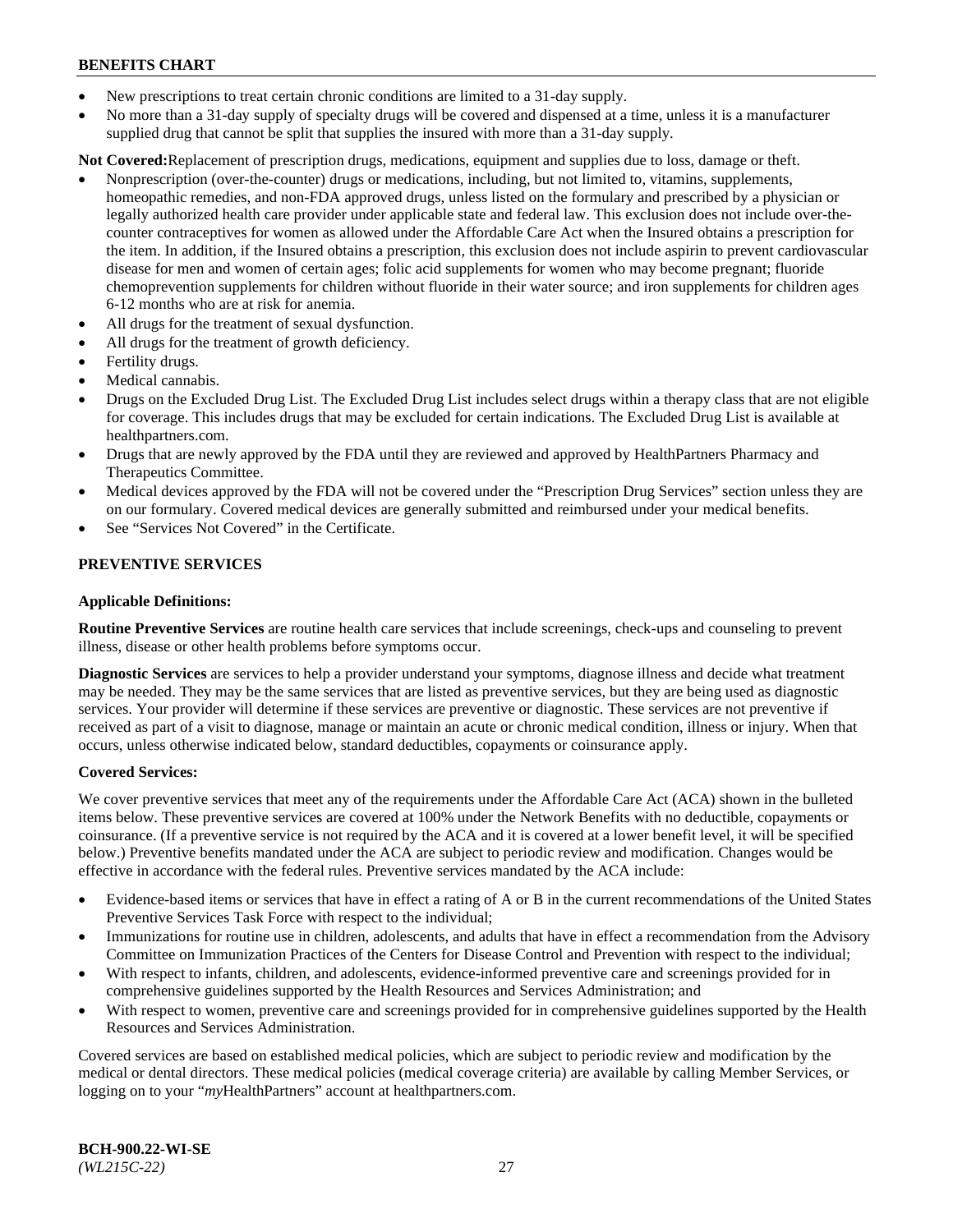## **ACA and state mandated preventive services are covered as follows:**

**Routine health exams and periodic health assessments.** A physician or health care provider will counsel you as to how often health assessments are needed based on age, sex and health status. This includes screening and counseling for tobacco cessation and all FDA approved tobacco cessation medications including over-the-counter drugs (as shown in the Prescription Drug Services section).

| <b>Network Benefits</b>                                     | <b>Non-Network Benefits</b>   |
|-------------------------------------------------------------|-------------------------------|
| 100% of the charges incurred.<br>Deductible does not apply. | 150% of the charges incurred. |

**Child health supervision services.** This includes pediatric preventive services such as newborn screenings, appropriate immunizations, developmental assessments and laboratory services appropriate to the age of the child from birth to 72 months and appropriate immunizations to age 18.

| <b>Network Benefits</b>                                     | <b>Non-Network Benefits</b>  |
|-------------------------------------------------------------|------------------------------|
| 100% of the charges incurred.<br>Deductible does not apply. | 50% of the charges incurred. |

### **Routine prenatal care and exams**

| Network Benefits                                            | <b>Non-Network Benefits</b>   |
|-------------------------------------------------------------|-------------------------------|
| 100% of the charges incurred.<br>Deductible does not apply. | 150% of the charges incurred. |

**Routine postnatal care.** This includes health exams, assessments, education and counseling relating to the period immediately after childbirth.

| <b>Network Benefits</b>                                     | <b>Non-Network Benefits</b>  |
|-------------------------------------------------------------|------------------------------|
| 100% of the charges incurred.<br>Deductible does not apply. | 50% of the charges incurred. |

**Routine screening procedures for cancer.** This includes colorectal screening and other cancer screenings recommended by the USPSTF with an A or B rating. Women's preventive health services below describe additional routine screening procedures for cancer.

| <b>Network Benefits</b>                                     | <b>Non-Network Benefits</b>   |
|-------------------------------------------------------------|-------------------------------|
| 100% of the charges incurred.<br>Deductible does not apply. | 150% of the charges incurred. |

**Professional voluntary family planning services.** This includes services to prevent or delay a pregnancy, including counseling and education. Services must be provided by a licensed provider.

| <b>Network Benefits</b>                                     | <b>Non-Network Benefits</b>  |
|-------------------------------------------------------------|------------------------------|
| 100% of the charges incurred.<br>Deductible does not apply. | 50% of the charges incurred. |

## **Adult immunizations**

| Network Benefits                                            | <b>Non-Network Benefits</b>  |
|-------------------------------------------------------------|------------------------------|
| 100% of the charges incurred.<br>Deductible does not apply. | 50% of the charges incurred. |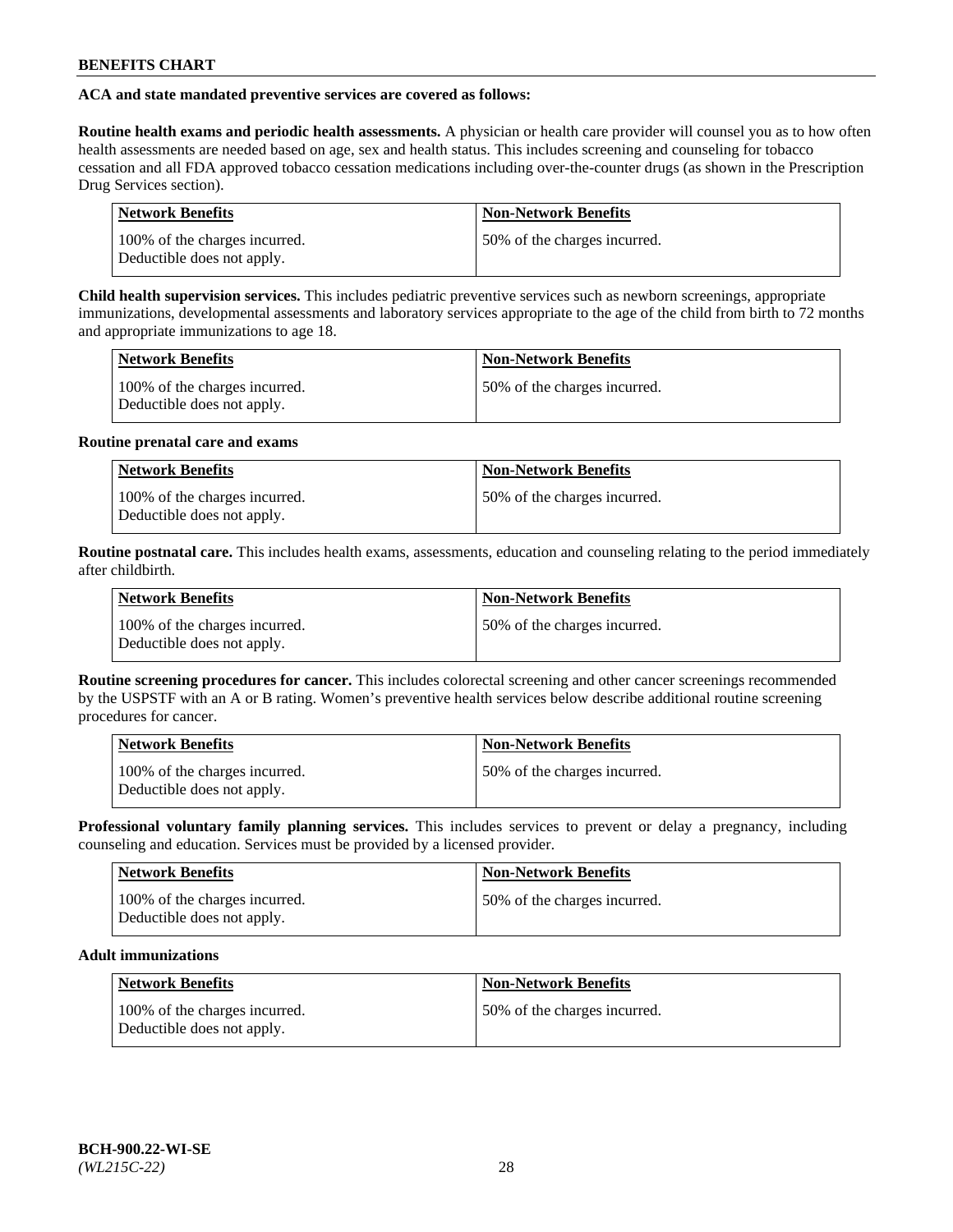**Women's preventive health services.** This includes mammograms, screenings for cervical cancer (pap smears), breast pumps, human papillomavirus (HPV) testing, counseling for sexually transmitted infections, counseling and screening for human immunodeficiency virus (HIV), and all FDA approved contraceptive methods as prescribed by a doctor, sterilization procedures, education and counseling (see the Prescription Drug Services section for coverage of oral contraceptive drugs). We also provide genetic screening for BRCA if someone in your family has the gene or you have a diagnosis of cancer.

The U.S. Preventive Services Task Force (USPSTF) recommends screening mammography, with or without clinical breast examination (CBE), every 1-2 years for women aged 40 and older. For women age 50 and older, we cover an annual mammogram.

| <b>Network Benefits</b>                                     | <b>Non-Network Benefits</b>  |
|-------------------------------------------------------------|------------------------------|
| 100% of the charges incurred.<br>Deductible does not apply. | 50% of the charges incurred. |

**Obesity screening and management.** We cover obesity screening and counseling for all ages during a routine preventive care exam. If you are age 18 or older and have a body mass index of 30 or more, we also cover intensive obesity management to help you lose weight. Your primary care doctor can coordinate these services.

| Network Benefits                                            | <b>Non-Network Benefits</b>  |
|-------------------------------------------------------------|------------------------------|
| 100% of the charges incurred.<br>Deductible does not apply. | 50% of the charges incurred. |

**In addition to any ACA or state mandated preventive services referenced above, we cover the following eligible services:**

### **Routine eye and hearing exams**

| <b>Network Benefits</b>                                     | <b>Non-Network Benefits</b>  |
|-------------------------------------------------------------|------------------------------|
| 100% of the charges incurred.<br>Deductible does not apply. | 50% of the charges incurred. |

**Ovarian cancer surveillance test for women who are at risk.** "At risk for ovarian cancer" means (1) having a family history that includes any of the following: one or more first-degree or second-degree relatives with ovarian cancer, clusters of female relatives with breast cancer or nonpolyposis colorectal cancer; or (2) testing positive for BRCA1 or BRCA2 mutations. "Surveillance test for ovarian cancer" means annual screening using CA-125 serum tumor marker testing, transvaginal ultrasound, pelvic examination or other proven ovarian screening tests currently being evaluated by the federal Food and Drug Administration or by the National Cancer Institute.

| <b>Network Benefits</b>                               | <b>Non-Network Benefits</b>                           |
|-------------------------------------------------------|-------------------------------------------------------|
| Coverage level is same as corresponding Network       | Coverage level is same as corresponding Non-Network   |
| Benefits, depending on type of service provided, such | Benefits, depending on type of service provided, such |
| as Diagnostic Imaging Services, Laboratory Services   | as Diagnostic Imaging Services, Laboratory Services   |
| or Office Visits for Illness or Injury, or Preventive | or Office Visits for Illness or Injury, or Preventive |
| Services.                                             | Services.                                             |

**Limitations:**Services are not preventive if received as part of a visit to diagnose, manage or maintain an acute or chronic medical condition, illness or injury. When that occurs, unless otherwise indicated above, standard deductibles, copayments or coinsurance apply.

## **Not Covered:**

See "Services Not Covered" in the Certificate.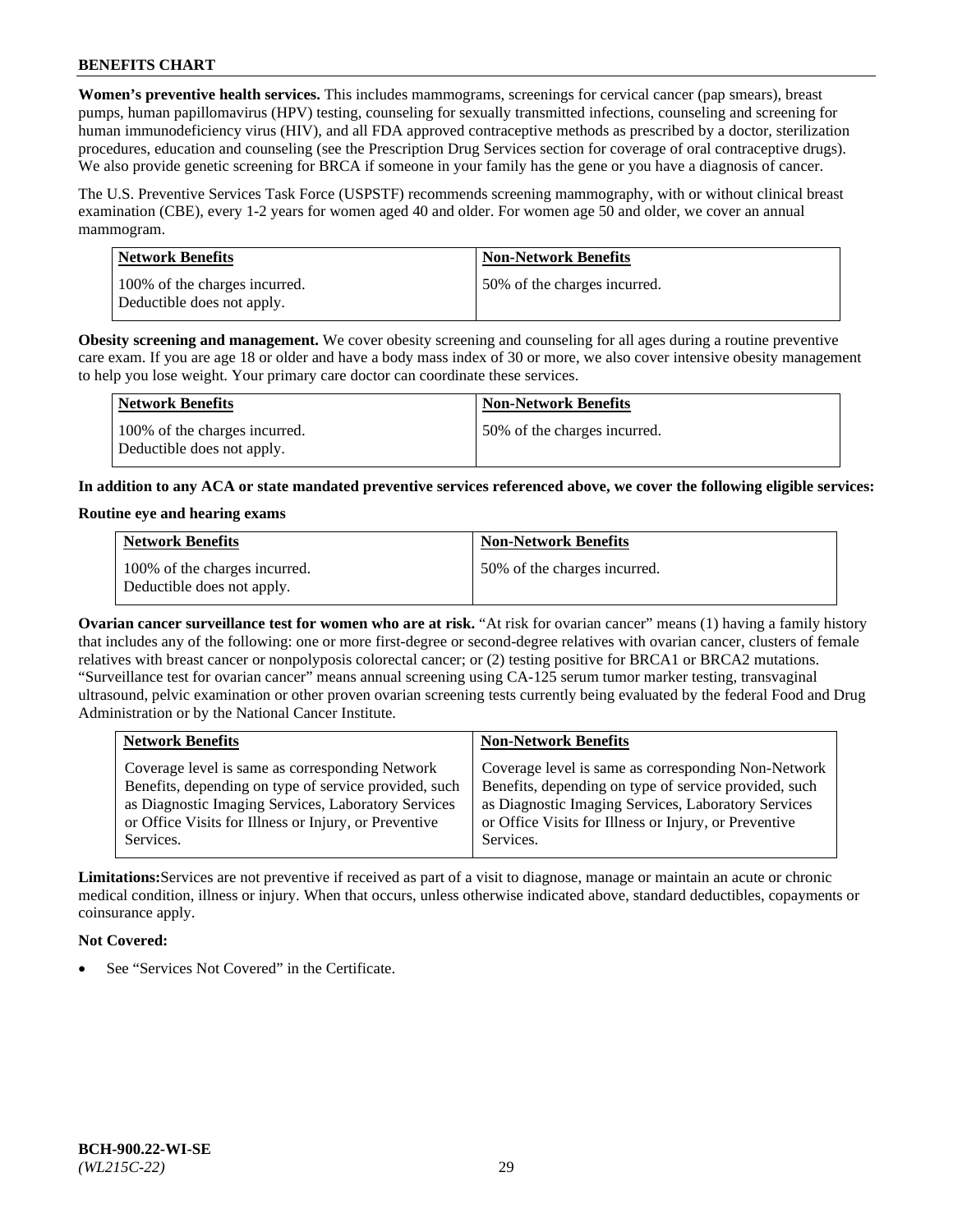## **TELEHEALTH/TELEMEDICINE SERVICES**

#### **Definitions:**

**Telehealth, Telemedicine, or Virtual Care.** This is a means of communication between a health care professional and a patient. This includes the use of secure electronic information, imaging, and communication technologies, including:

- interactive audio or audio-video
- interactive audio with store-and-forward technology
- chat-based and email-based systems
- physician-to-physician consultation
- patient education
- data transmission
- data interpretation
- digital diagnostics (algorithm-enabled diagnostic support)
- digital therapeutics (the use of personal health devices and sensors, either alone or in combination with conventional drug therapies, for disease prevention and management)

#### Services can be delivered:

Synchronously: the patient and health care professional are engaging with one another at the same time; or Asynchronously: the patient and health care professional engage with each other at different points in time.

**Telephone Visits.** Live, synchronous, interactive encounters over the telephone between a patient and a healthcare provider.

**E-visit or chat-based visits.** Asynchronous online or mobile app encounters to discuss a patient's personal health information, vital signs, and other physiologic data or diagnostic images. The healthcare provider reviews and delivers a consultation, diagnosis, prescription or treatment plan after reviewing the patient's visit information.

**Virtuwell®.** This is an online service for you to receive a diagnosis and treatment for certain conditions, such as a cold, flu, ear pain and sinus infections. You may access the Virtuwell website at [virtuwell.com.](https://www.virtuwell.com/)

**Video Visits.** Live, synchronous, interactive encounters using secure web-based video between a patient and a healthcare provider.

### **Covered Services:**

The Plan covers the following methods of receiving care for services that would be eligible under the Plan if the service were provided in person.

#### **Scheduled telephone visits**

| Network Benefits             | Non-Network Benefits         |
|------------------------------|------------------------------|
| 70% of the charges incurred. | 50% of the charges incurred. |

#### **E-visits**

## **Access to online care through Virtuwell at [virtuwell.com](https://www.virtuwell.com/)**

| Network Benefits                                            | <b>Non-Network Benefits</b> |
|-------------------------------------------------------------|-----------------------------|
| 100% of the charges incurred.<br>Deductible does not apply. | Not applicable.             |

#### **All other E-visits**

| Network Benefits             | Non-Network Benefits         |
|------------------------------|------------------------------|
| 70% of the charges incurred. | 50% of the charges incurred. |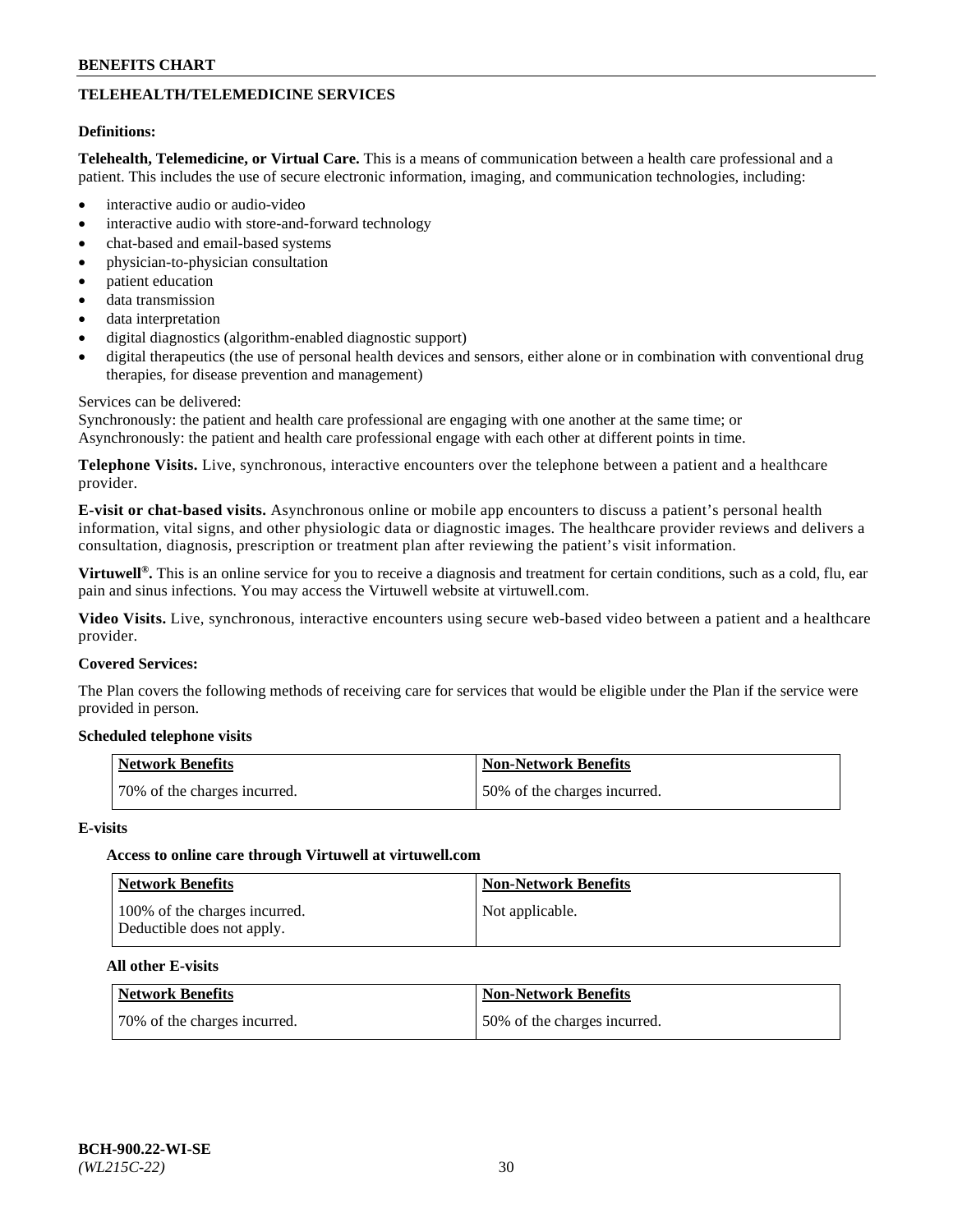## **First three visits**

The first three mental health and substance use disorder treatment visits, urgent care visits, office visits, convenience clinic visits, telephone visits and E-visits (other than Virtuwell) combined in a calendar year are covered at 100%, not subject to the deductible.

Physician services are included; however, charges for day treatment services, group visits, office procedures, laboratory, radiology and other ancillary services are not included and will be subject to the deductible and coinsurance and/or copayment.

### **Video visits**

| <b>Network Benefits</b>                                      | <b>Non-Network Benefits</b>                            |
|--------------------------------------------------------------|--------------------------------------------------------|
| Coverage level is same as corresponding Network              | Coverage level is same as corresponding Non-           |
| Benefits, depending on type of service provided, such as     | Network Benefits, depending on type of service         |
| Office Visits for Illness or Injury, Inpatient or Outpatient | provided, such as Office Visits for Illness or Injury, |
| Hospital Services.                                           | Inpatient or Outpatient Hospital Services.             |

### **Not Covered:**

See "Services Not Covered" in the Certificate.

## **TRANSPLANT SERVICES**

### **Applicable Definitions:**

**Autologous.** This is when the source of cells is from the individual's own marrow or stem cells.

**Allogeneic.** This is when the source of cells is from a related or unrelated donor's marrow or stem cells.

**Allogeneic Bone Marrow Transplant.** This is when the bone marrow is harvested from the related or unrelated donor and stored. The patient undergoes treatment which includes tumor ablation with high-dose chemotherapy and/or radiation. The bone marrow is reinfused (transplanted).

**Autologous Bone Marrow Transplant.** This is when the bone marrow is harvested from the individual and stored. The patient undergoes treatment which includes tumor ablation with high-dose chemotherapy and/or radiation. The bone marrow is reinfused (transplanted).

**Autologous/Allogeneic Stem Cell Support.** This is a treatment process that includes stem cell harvest from either bone marrow or peripheral blood, tumor ablation with high-dose chemotherapy and/or radiation, stem cell reinfusion, and related care. Autologous/allogeneic bone marrow transplantation and high dose chemotherapy with peripheral stem cell rescue/support are considered to be autologous/allogeneic stem cell support.

**Designated Transplant Center.** This is any health care provider, group or association of health care providers designated by us to provide services, supplies or drugs for specified transplants for our Insureds.

**Transplant Services.** This is transplantation (including retransplants) of the human organs or tissue listed below, including all related post-surgical treatment, follow-up care and drugs and multiple transplants for a related cause. Transplant services do not include other organ or tissue transplants or surgical implantation of mechanical devices functioning as a human organ, except surgical implantation of an FDA approved Ventricular Assist Device (VAD) or total artificial heart, functioning as a temporary bridge to heart transplantation.

Prior authorization is required prior to consultation to support coordination of care and benefits.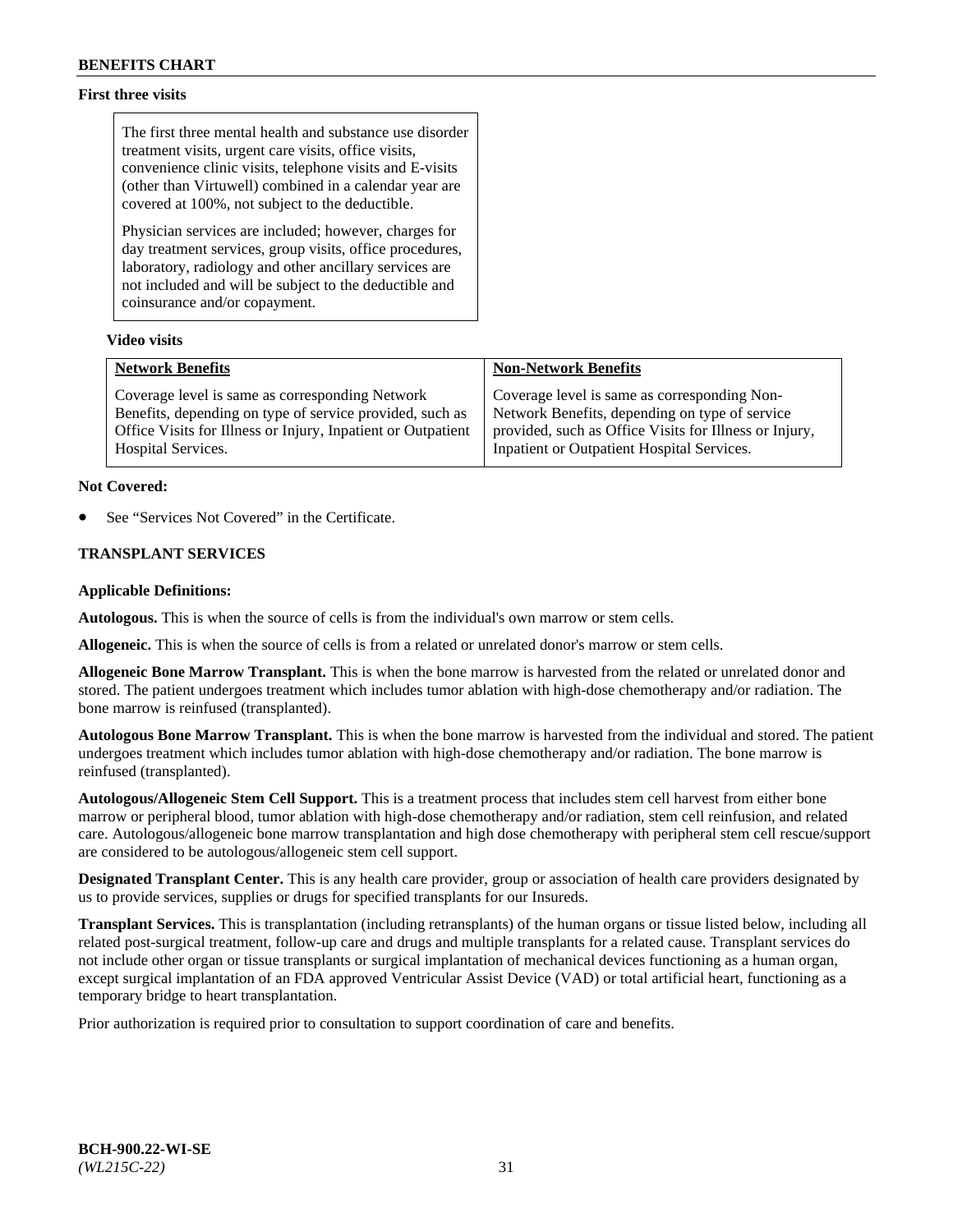## **Covered Services:**

We cover eligible transplant services (as defined above) while you are covered under the Certificate. Transplants that will be considered for coverage are limited to the following:

- Kidney transplants for end-stage disease.
- Cornea transplants for end-stage disease.
- Heart transplants for end-stage disease.
- Lung transplants or heart/lung transplants for: (1) primary pulmonary hypertension; (2) Eisenmenger's syndrome; (3) endstage pulmonary fibrosis; (4) alpha 1 antitrypsin disease; (5) cystic fibrosis; and (6) emphysema.
- Liver transplants for: (1) biliary atresia in children; (2) primary biliary cirrhosis; (3) post-acute viral infection (including hepatitis A, hepatitis B antigen e negative and hepatitis C) causing acute atrophy or post-necrotic cirrhosis; (4) primary sclerosing cholangitis; (5) alcoholic cirrhosis; and (6) hepatocellular carcinoma.
- Allogeneic bone marrow transplants or peripheral stem cell support associated with high dose chemotherapy for: (1) acute myelogenous leukemia; (2) acute lymphocytic leukemia; (3) chronic myelogenous leukemia; (4) severe combined immunodeficiency disease; (5) Wiskott-Aldrich syndrome; (6) aplastic anemia; (7) sickle cell anemia; (8) non-relapsed or relapsed non-Hodgkin's lymphoma; (9) multiple myeloma; and (10) testicular cancer.
- Autologous bone marrow transplants or peripheral stem cell support associated with high-dose chemotherapy for: (1) acute leukemias; (2) non-Hodgkin's lymphoma; (3) Hodgkin's disease; (4) Burkitt's lymphoma; (5) neuroblastoma; (6) multiple myeloma; (7) chronic myelogenous leukemia; and (8) non-relapsed non-Hodgkin's lymphoma.
- Pancreas transplants for simultaneous pancreas-kidney transplants for diabetes, pancreas after kidney, living related segmental simultaneous pancreas kidney transplantation and pancreas transplant alone.

To receive Network Benefits, charges for transplant services must be incurred at a Designated Transplant Center.

The transplant-related treatment provided, including expenses incurred for directly related donor services, shall be subject to and in accordance with the provisions, limitations, maximums and other terms of the Certificate.

Medical and hospital expenses of the donor are covered only when the recipient is an Insured and the transplant and directly related donor expenses have been prior authorized for coverage. Treatment of medical complications that may occur to the donor are not covered. Donors are not considered Insureds, and are therefore not eligible for the rights afforded to Insureds under the Certificate.

The list of eligible transplant services and coverage determinations are based on established medical policies, which are subject to periodic review and modification by the medical director.

| <b>Network Benefits</b>                          | <b>Non-Network Benefits</b>                          |
|--------------------------------------------------|------------------------------------------------------|
| See Network Inpatient Hospital Services Benefit. | See Non-Network Inpatient Hospital Services Benefit. |

**Kidney disease treatment.** We cover services for kidney disease treatment, including dialysis, transplantation and donor related services. Donor related expenses are covered as described above.

| <b>Network Benefits</b>                               | <b>Non-Network Benefits</b>                           |
|-------------------------------------------------------|-------------------------------------------------------|
| Coverage level is same as corresponding Network       | Coverage level is same as corresponding Non-Network   |
| Benefits, depending on type of service provided, such | Benefits, depending on type of service provided, such |
| as Office Visits for Illness or Injury, Inpatient or  | as Office Visits for Illness or Injury, Inpatient or  |
| <b>Outpatient Hospital Services.</b>                  | Outpatient Hospital Services.                         |